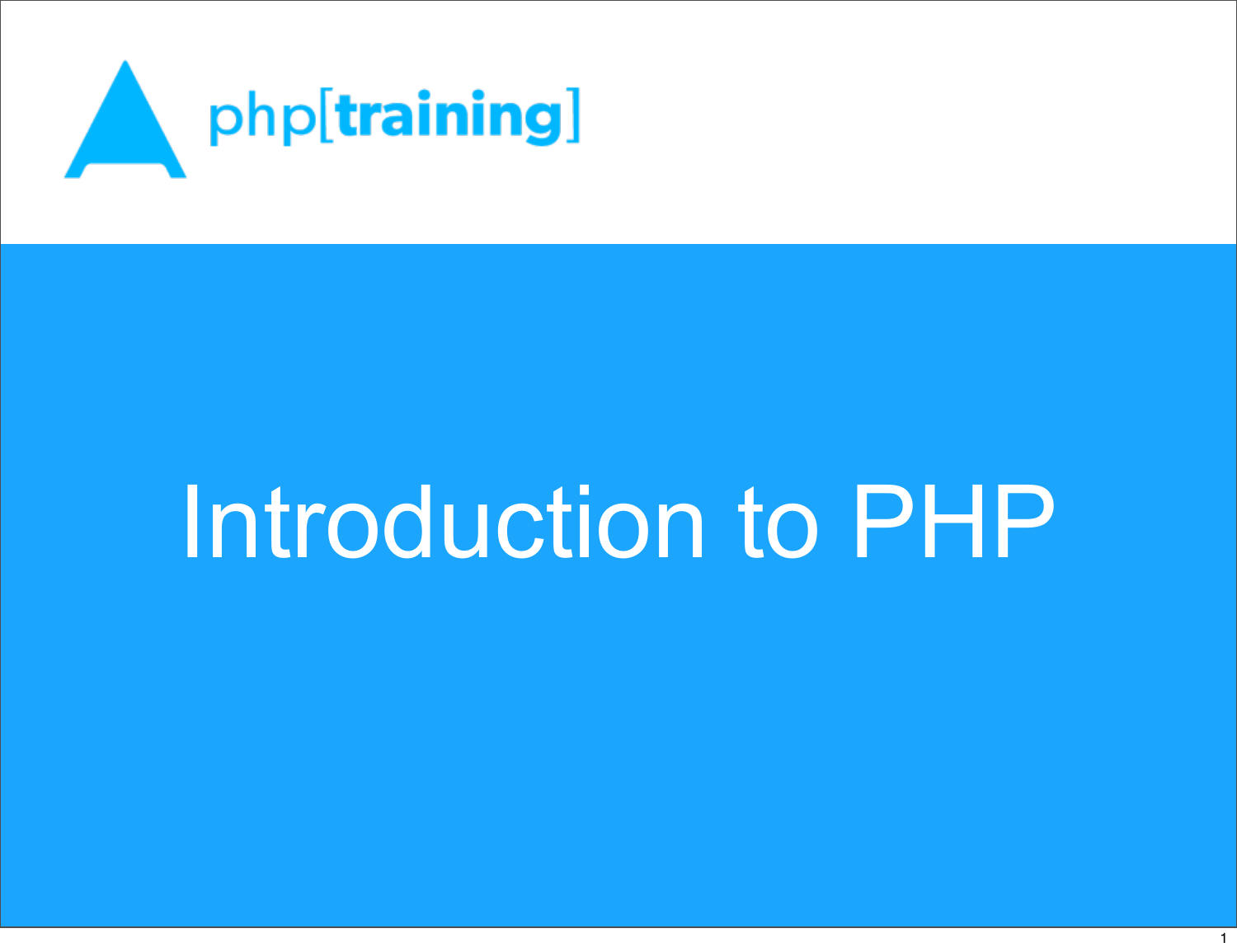# In the beginning

"Personal Home Page" - Perl

### PHP/FI - written in C,

- v1 released 1995
- v2 released 1997

### PHP3 - "PHP: Hypertext Processor"

• Rewritten Parser, launched 1998

### PHP4

• Introduces basic OOP, May 2000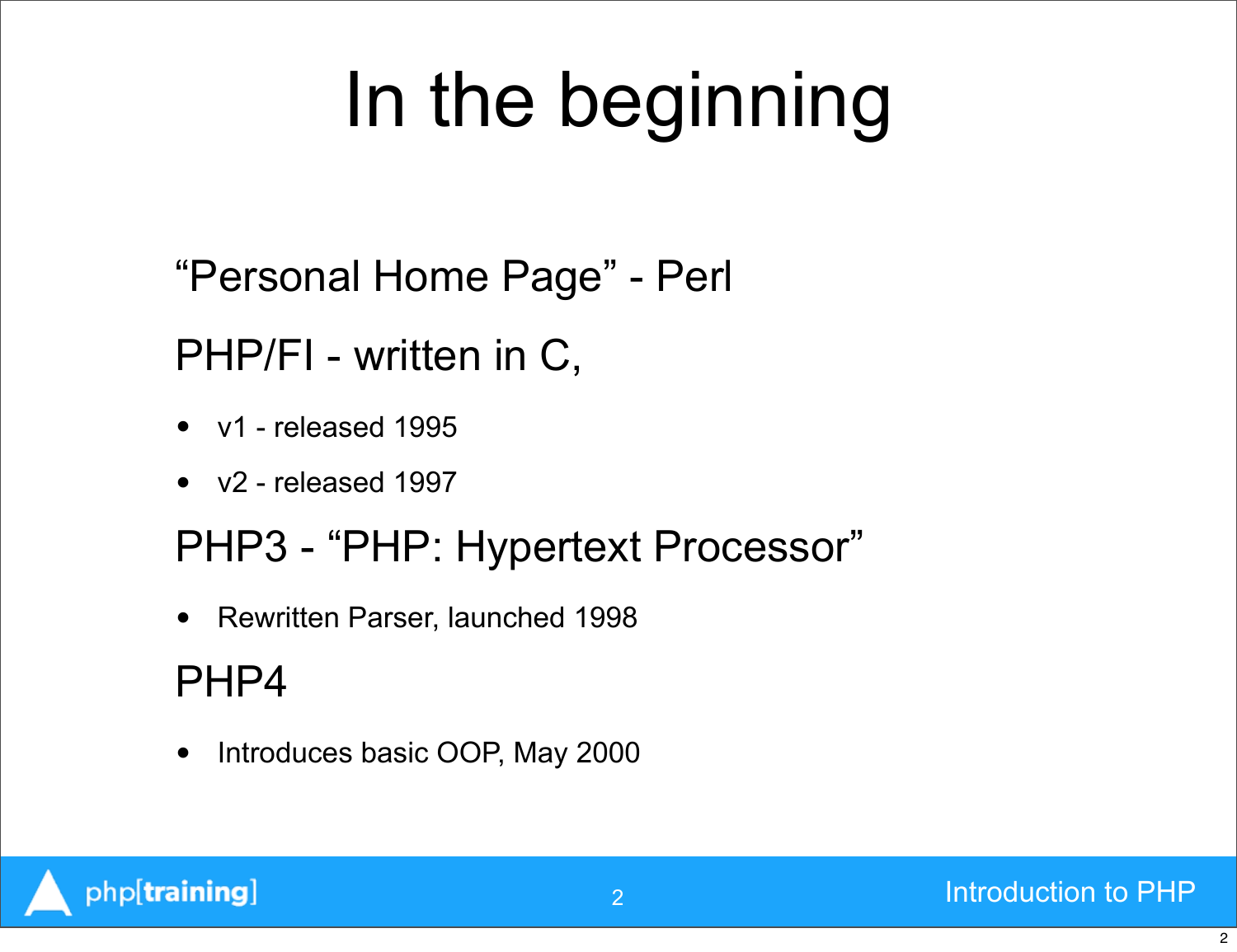## PHP today

| 5.0 | Public/private/protected class methods &<br>$\bullet$<br>properties |
|-----|---------------------------------------------------------------------|
| 5.1 | • PDO: common database interface                                    |
| 5.2 | • DateTime classes                                                  |
| 5.3 | <b>Namespaces</b><br>$\bullet$<br>Lambda/Anonymous functions        |
| 5.4 | <b>Traits</b><br>$\bullet$<br>Short array syntax []                 |
| 5.5 | Generators<br>Native password hashing                               |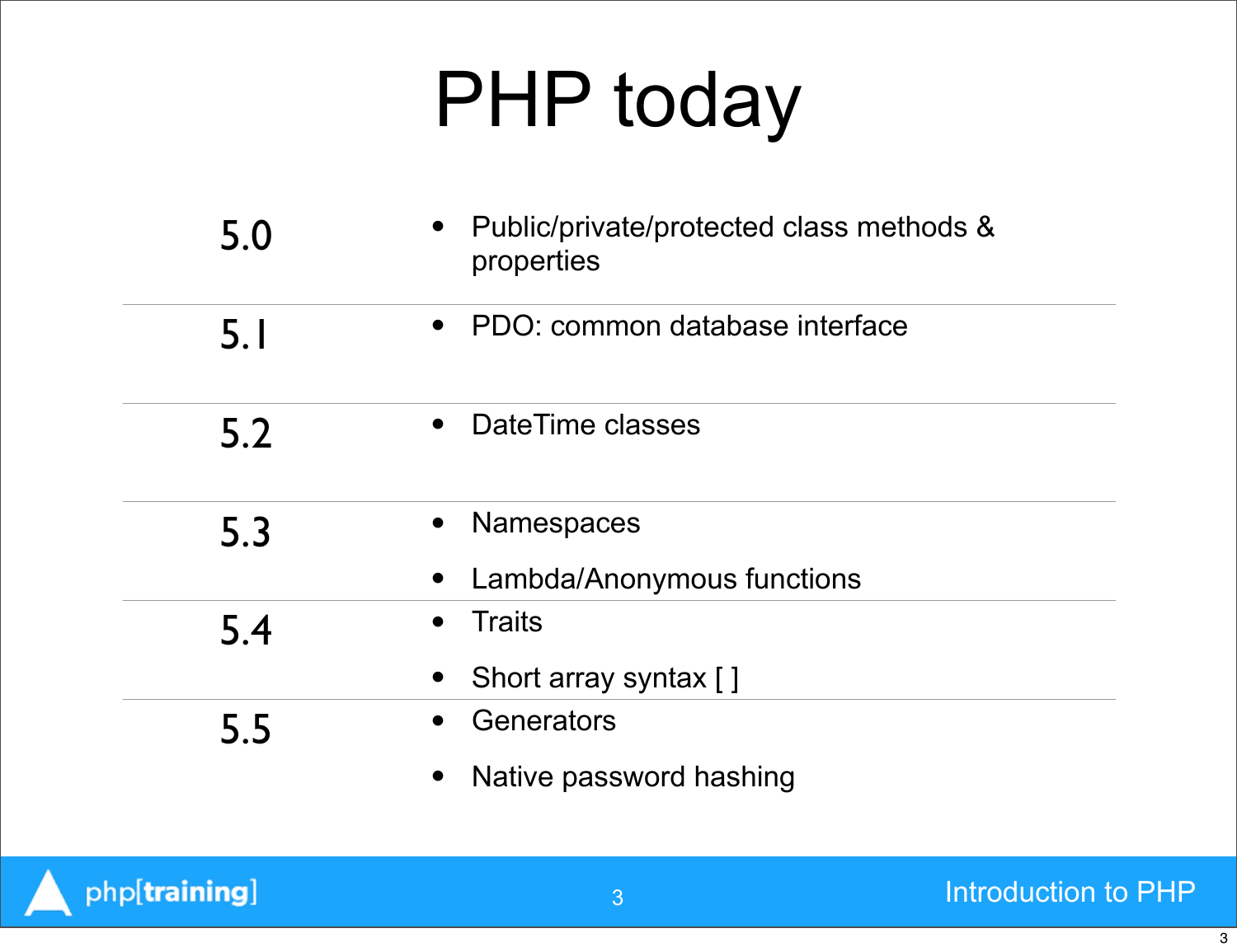# PHP's Strengths

## Easy (and cheap) to deploy

• Low barrier to entry

## C-like syntax

### Built for web-scripting

- Makes cookies, server, request info available easily.
- Handle form input directly

## Duck-typing

• "If it walks, swims, quacks like a duck..."

### Inline PHP inside of HTML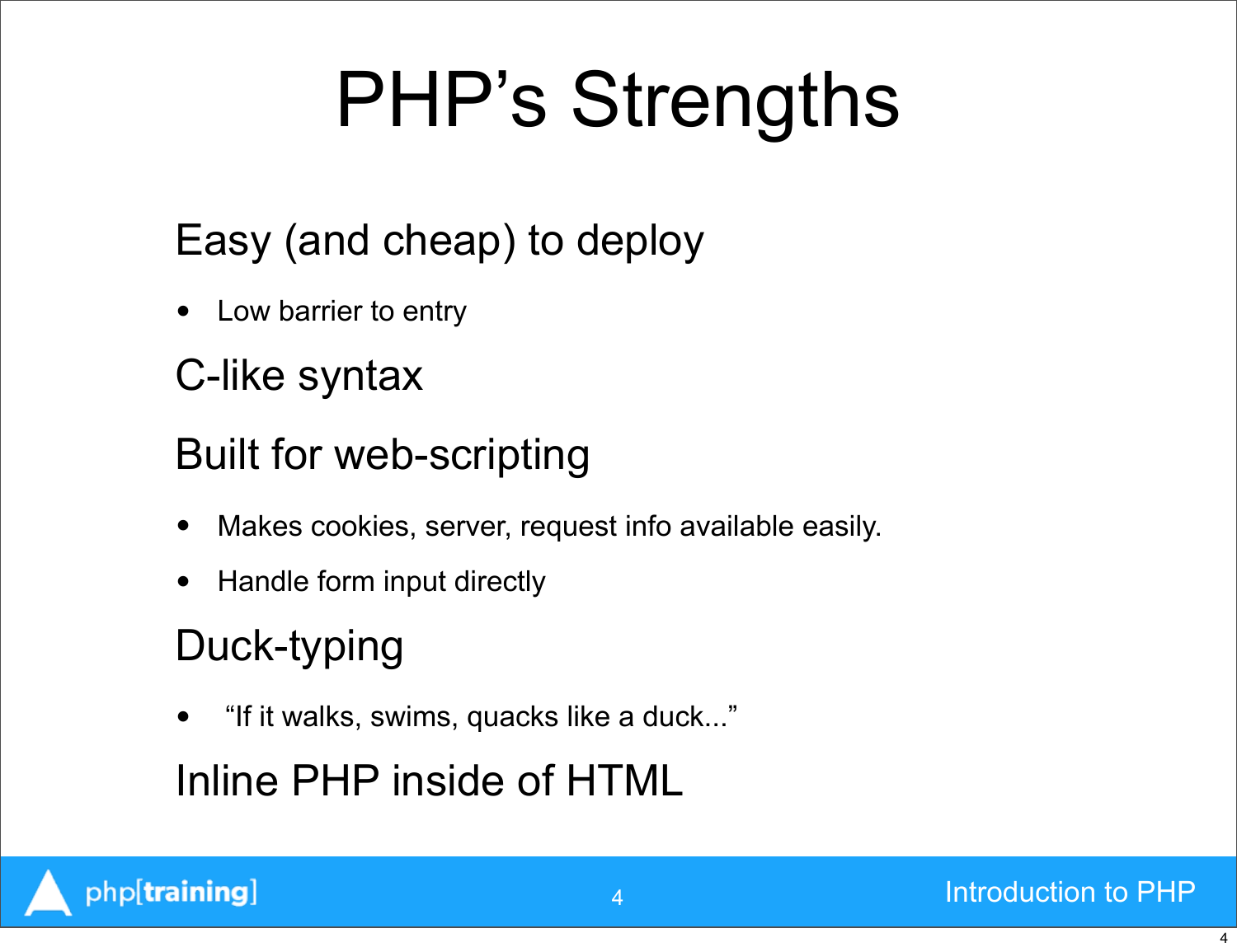## PHP's weaknesses

## Not designed

Inconsistent function signatures

No benevolent dictator, fragmented community

Poor & insecure early coding practices

Servers may configure it differently

- Duck-typing
- Inline PHP inside of HTML

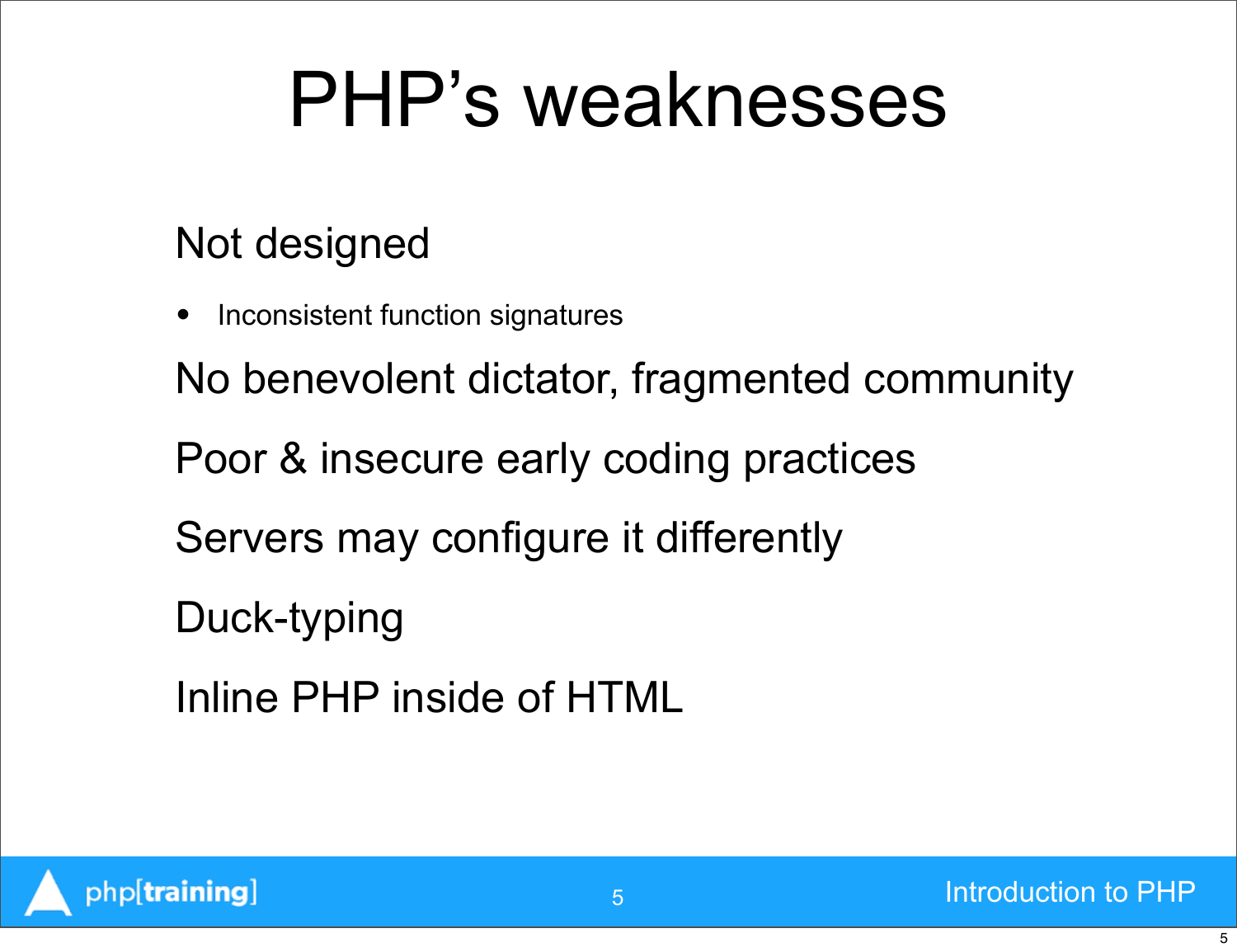## Script execution

### PHP interpreter works within a web server.

- Files matching configure file extensions are parsed.
- Usually its ".php"

### Opening and closing tags indicate code to be executed

- Opening tag: "<?php"
- Closing tag: "?>" is optional if your file is all PHP
- Short echo tag "<?= \$name ?>"

### Can mix PHP and HTML in same file.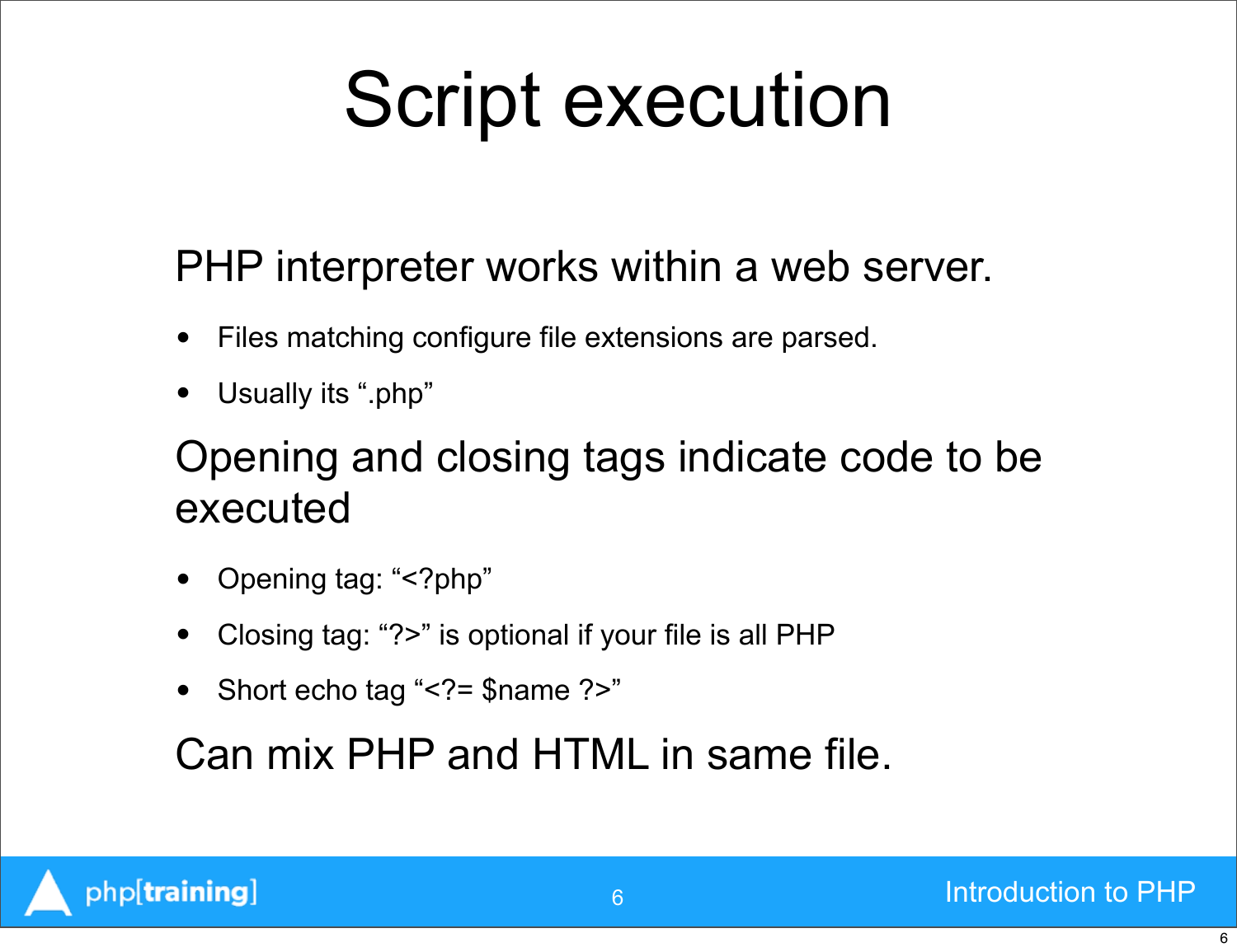## Anatomy of a script

#### **<?php**

*// Opening tags tell the php engine to compile the code*

```
// assigning some strings
$title = "Example";
$message = "Hello World";
```

```
// output an HTML fragment
?>
<h1><?= $title ?></h1>
<p><? echo $message ?>. Today's is <?= date('Y-m-d') ?></p>
```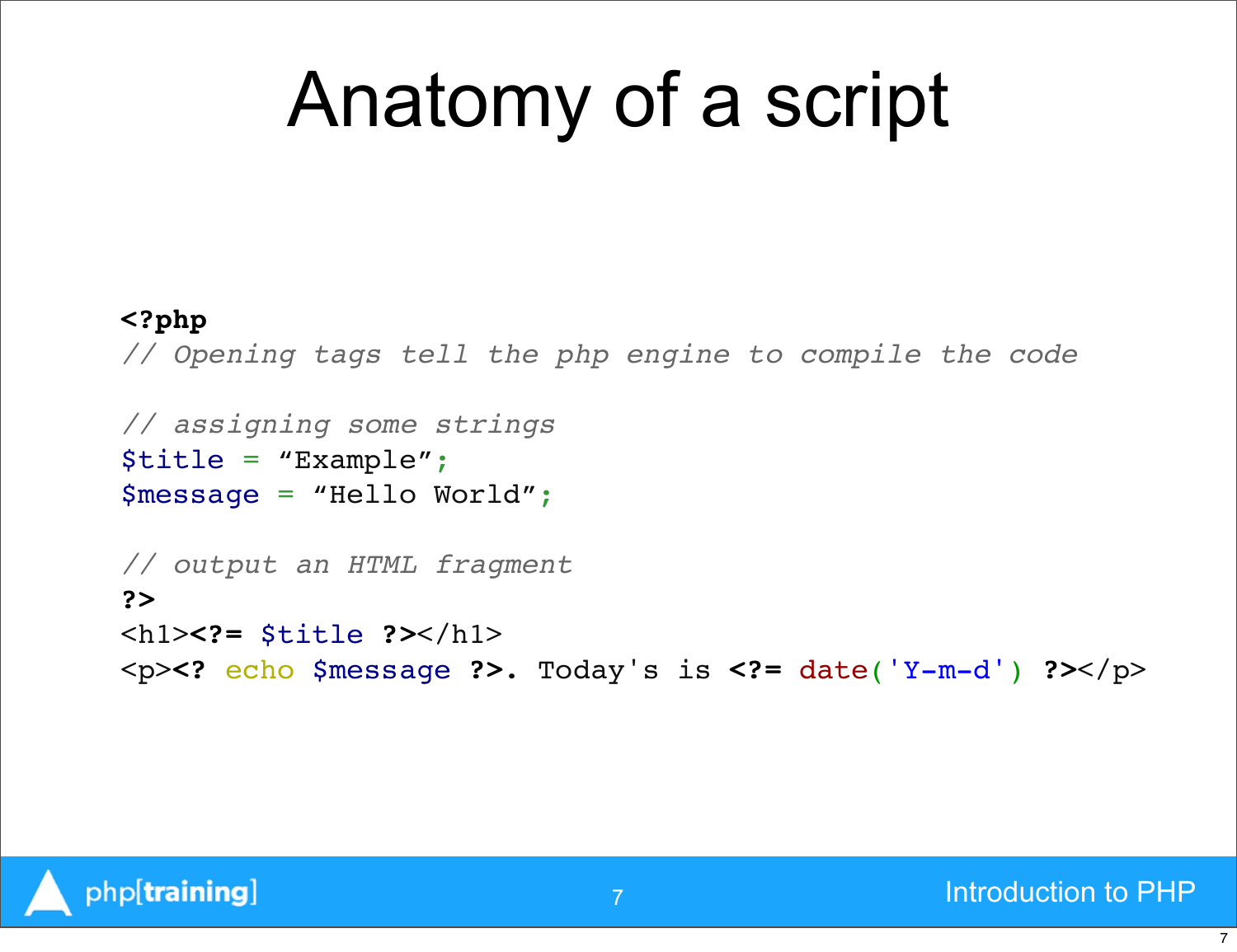## Constants

Constants hold values that cannot be changed and can be accessed globally. By convention, they are uppercase.

8

**<?php** define("DELAY", 60); sleep(DELAY);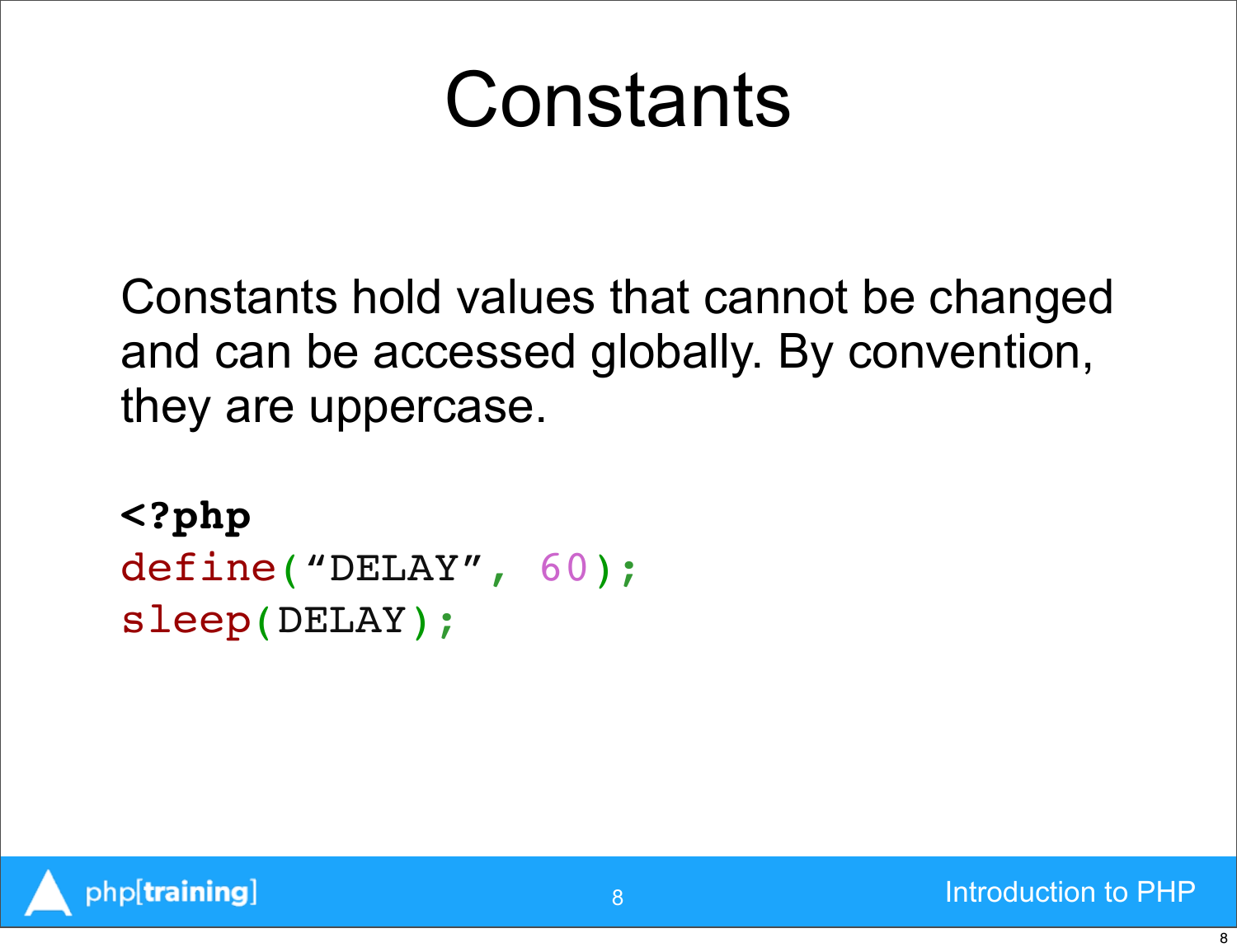## Variables

Starts with a dollar sign (\$)

### Alpha numeric names, starts with a letter or underscore

- \$total
- $\bullet$  \$ max
- \$first\_name
- \$address\_2
- \$is\_parsed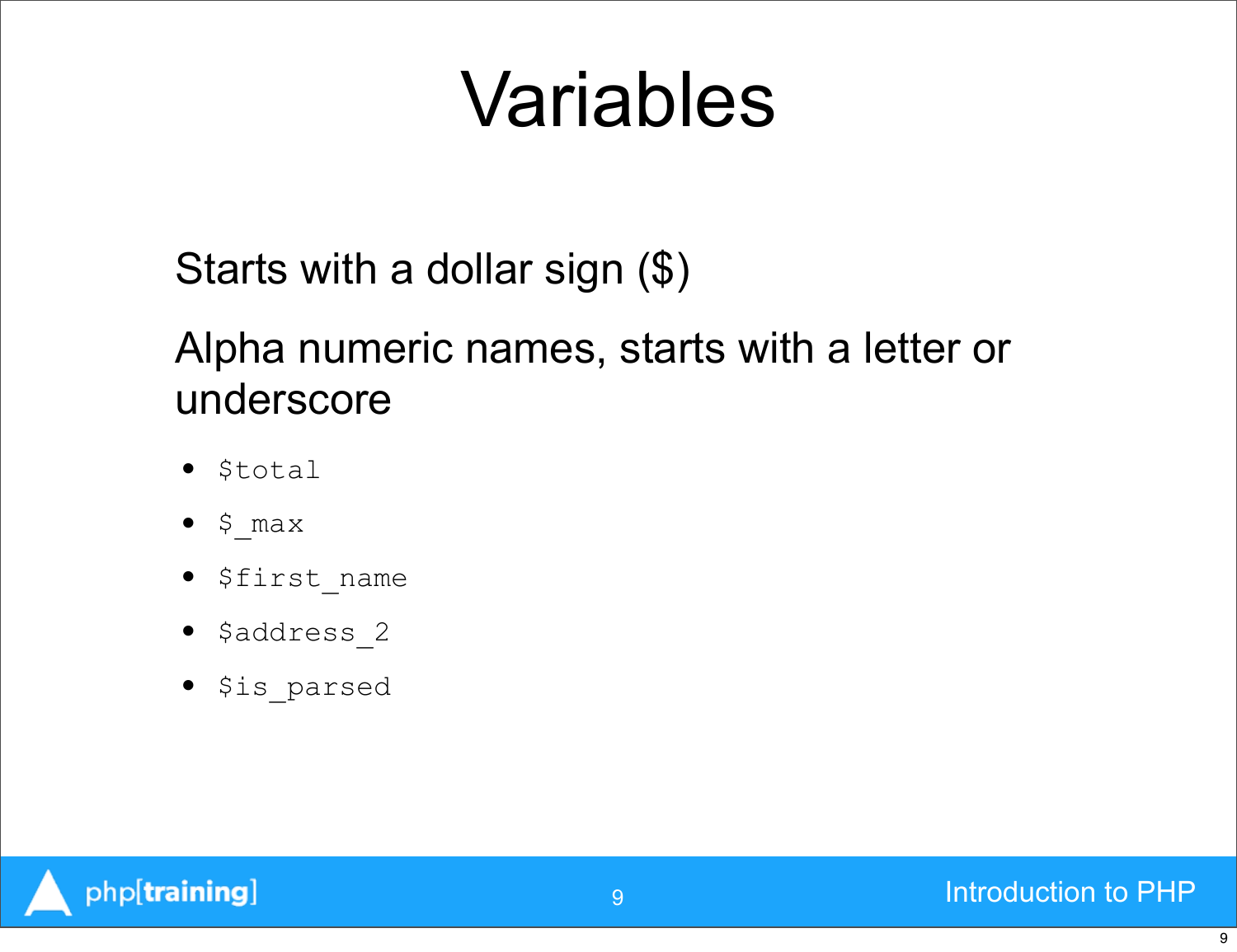## Variables - beware

PHP populates "Super-globals" arrays. Don't trust user input - Filter on Input / Escape on **Output** 

- \$GLOBALS
- \$\_SERVER
- \$ COOKIES
- \$ SESSION
- \$\_POST / \$\_GET / \$\_REQUEST
- \$ FILES
- Full list:<http://www.php.net/manual/en/reserved.variables.php>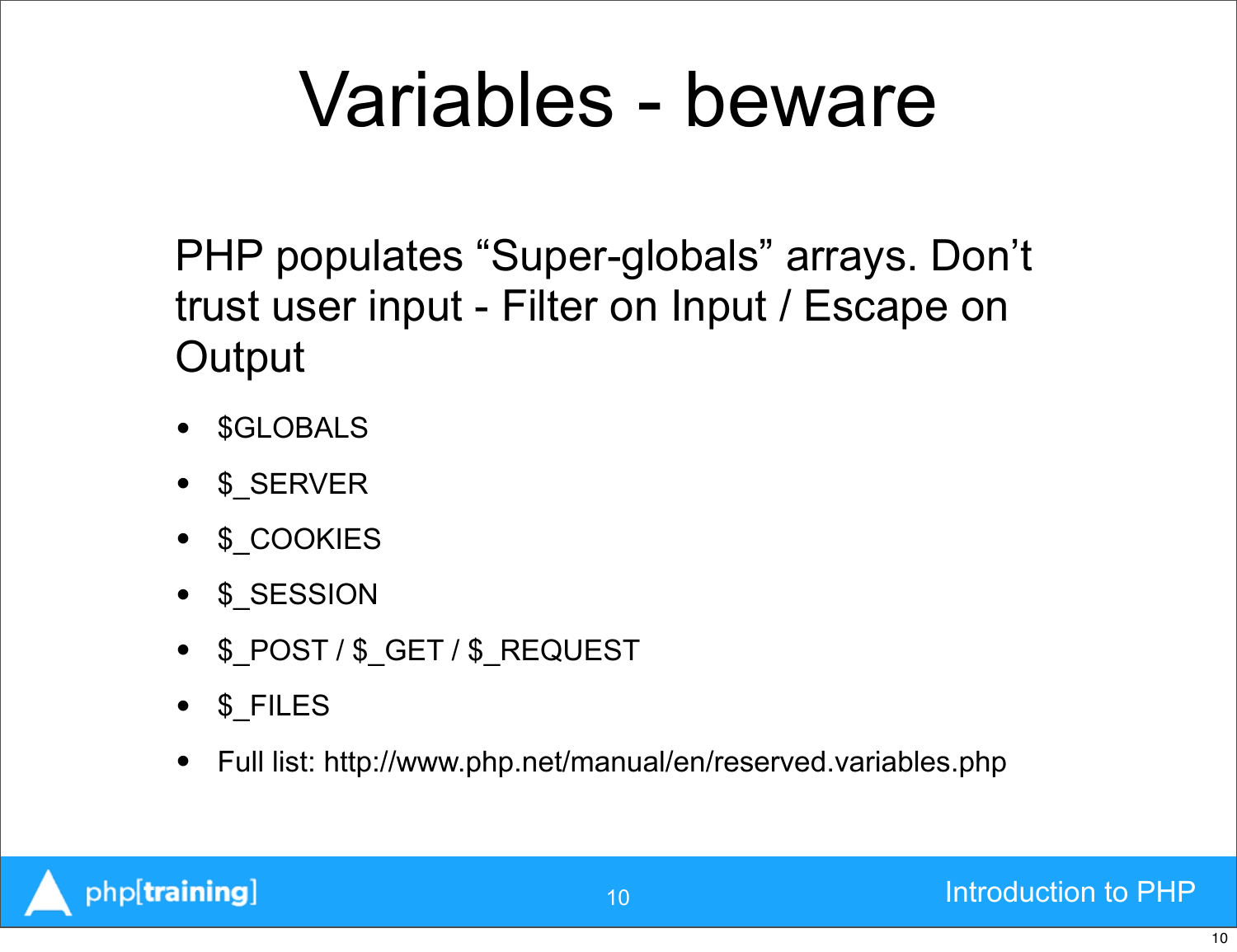# Types - Strings

Single Quotes

\$color = 'Green';

### Double Quotes

*// outputs Green Eggs and Ham* \$food = "\$color Eggs and Ham"; echo \$food;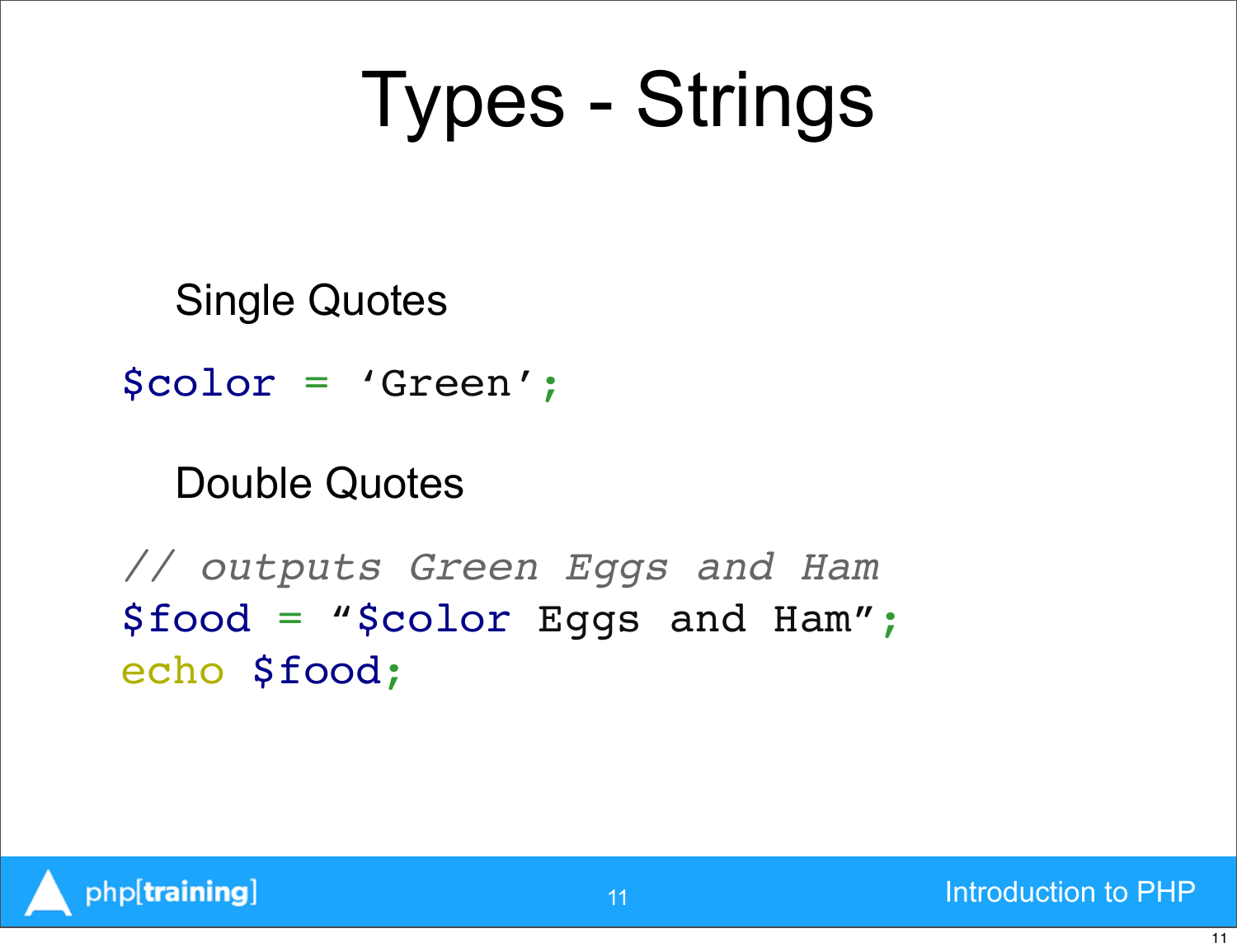## Types - Booleans

### A variable that is TRUE or FALSE

• \$is\_parsed = FALSE;

### False equivalents

- The numbers 0 or 0.0
- Empty strings "" and "0"
- Empty arrays
- NULL value

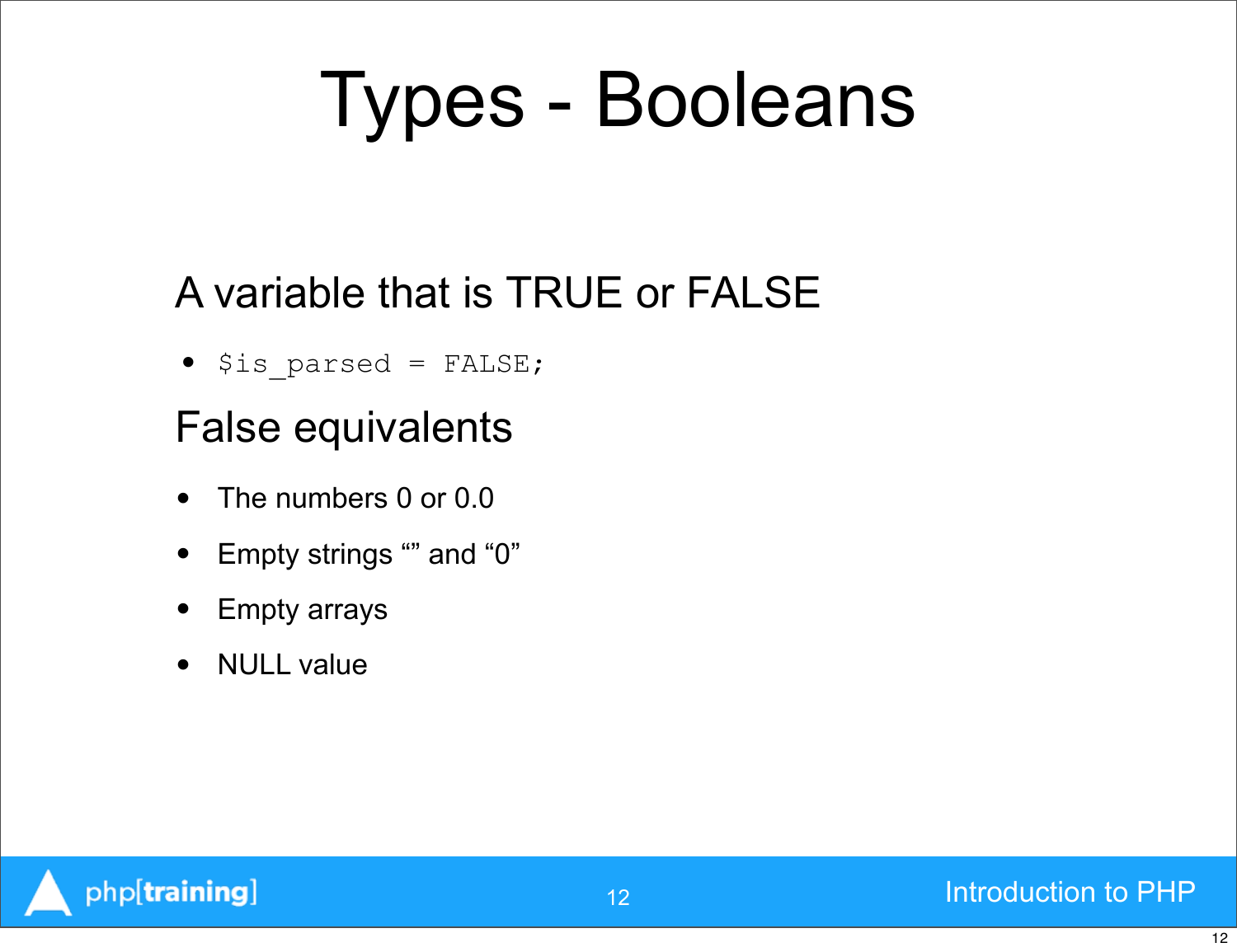# Types - Numbers

### **Integers**

- Whole numbers, positive or negative
- $$max = 100$
- $Sheight = -123$

### Floats (or doubles)

- Numbers with a fractional component, positive or negative
- $\bullet$  \$book price = 49.99
- $\bullet$  \$distance = 1.2e4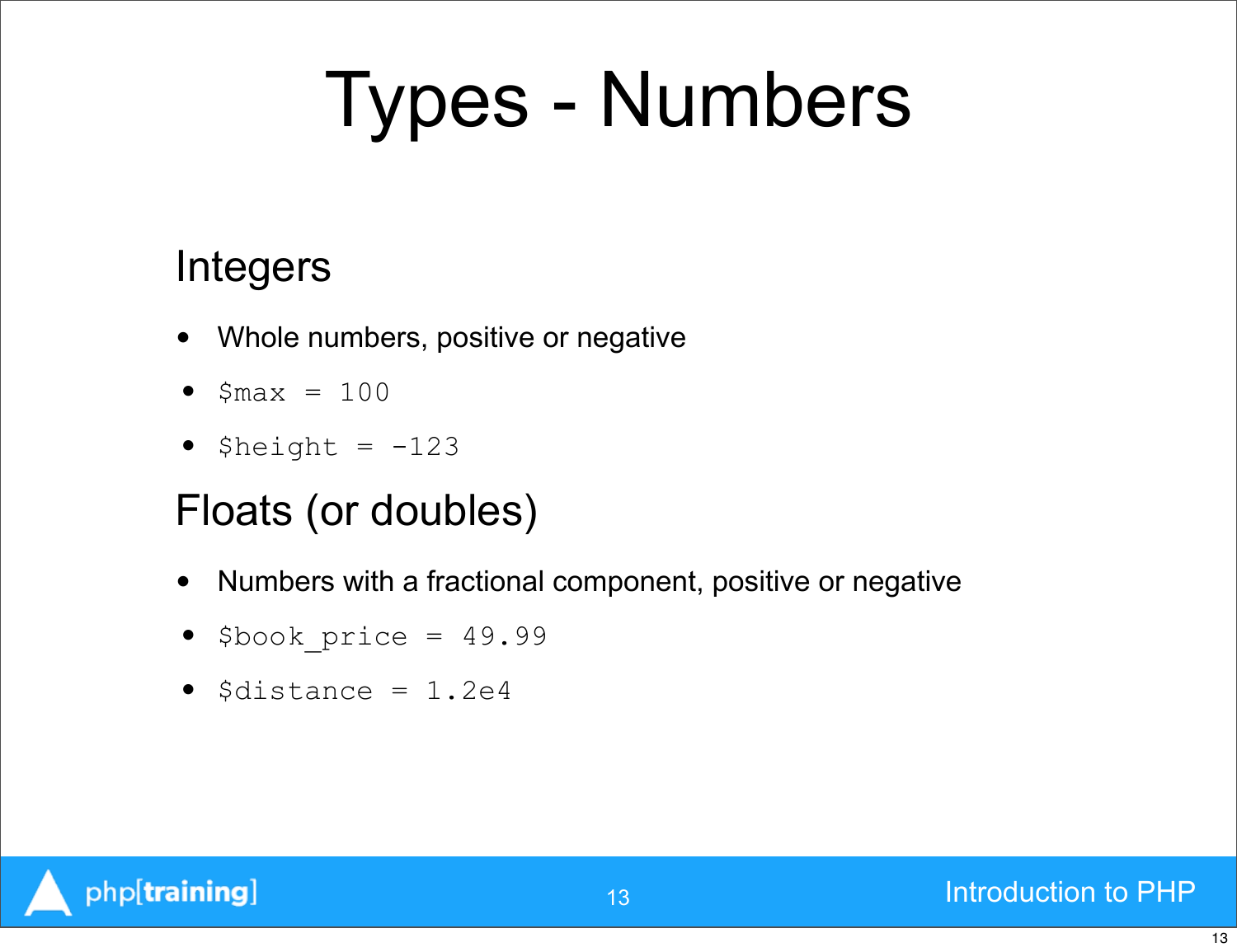## Types - Arrays

### Numerically indexed, starting at 0

\$zoo = array('Lion', 'Tiger', 'Bear'); echo \$zoo[0]; *// outputs Lion*

### Elements within an array can be any type.

```
$bag = [5, 3.2, array('one', 'two'), 'Banana'];
echo $bag[2][0]; // outputs 'One'
```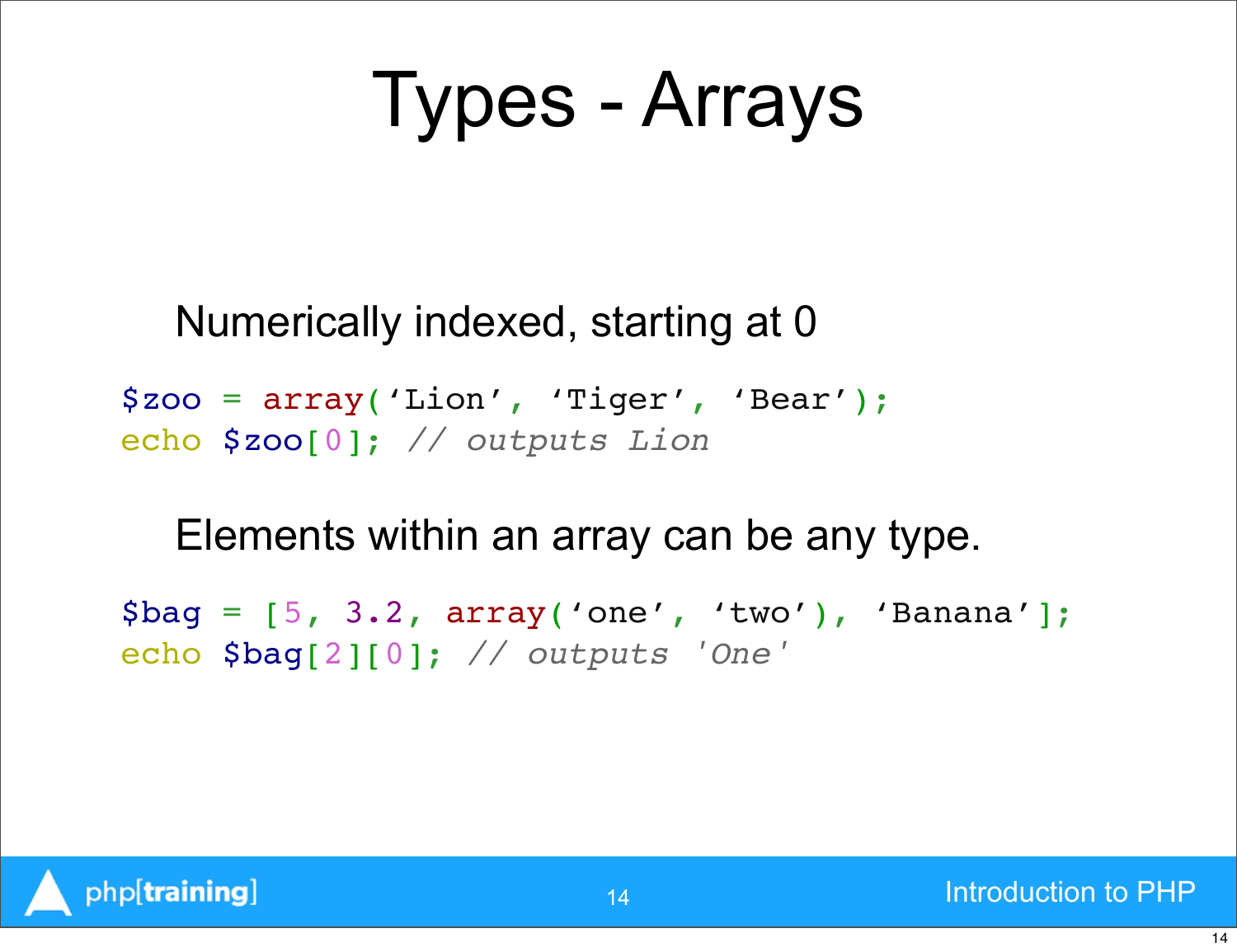## Types - Associative Arrays

Like plain arrays, but specify keys and values. Keys can be strings or integers.

*// short array syntax* \$address = ['city' => 'Fairfax', 'state' => 'VA'];

*// adding a new key, value pair* \$address['country'] = 'United States';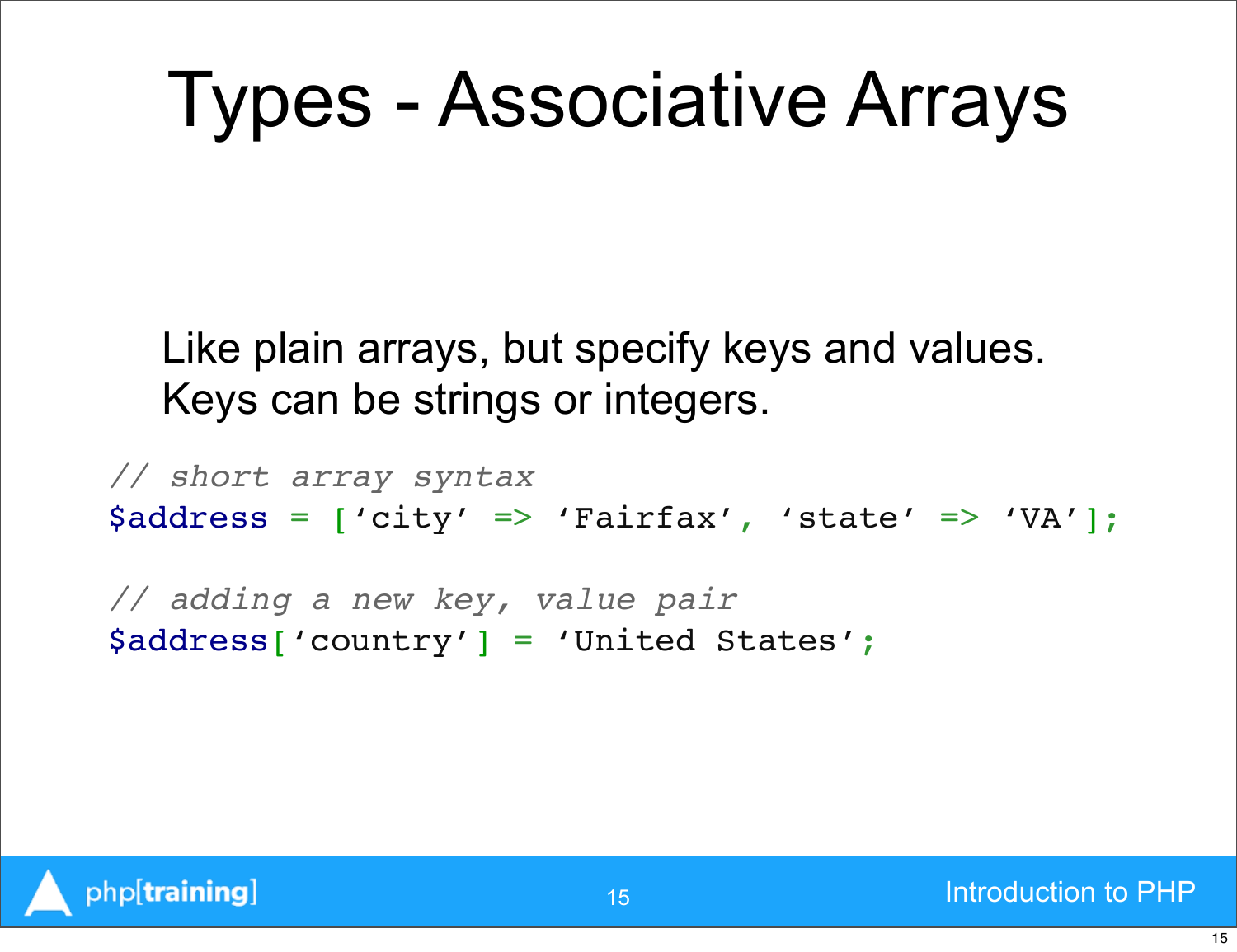## **Flow Control - IF/ELSE**

#### **<?php**

```
if (Sspeed == 88) {
  echo "We're going back to the future!";
} elseif ($speed > 75) {
      echo "Almost there, keep accelerating.";
} else if ($speed > 25) {
      echo "You need to go faster.";
} else {
      echo "Please press the accelerator";
}
```
-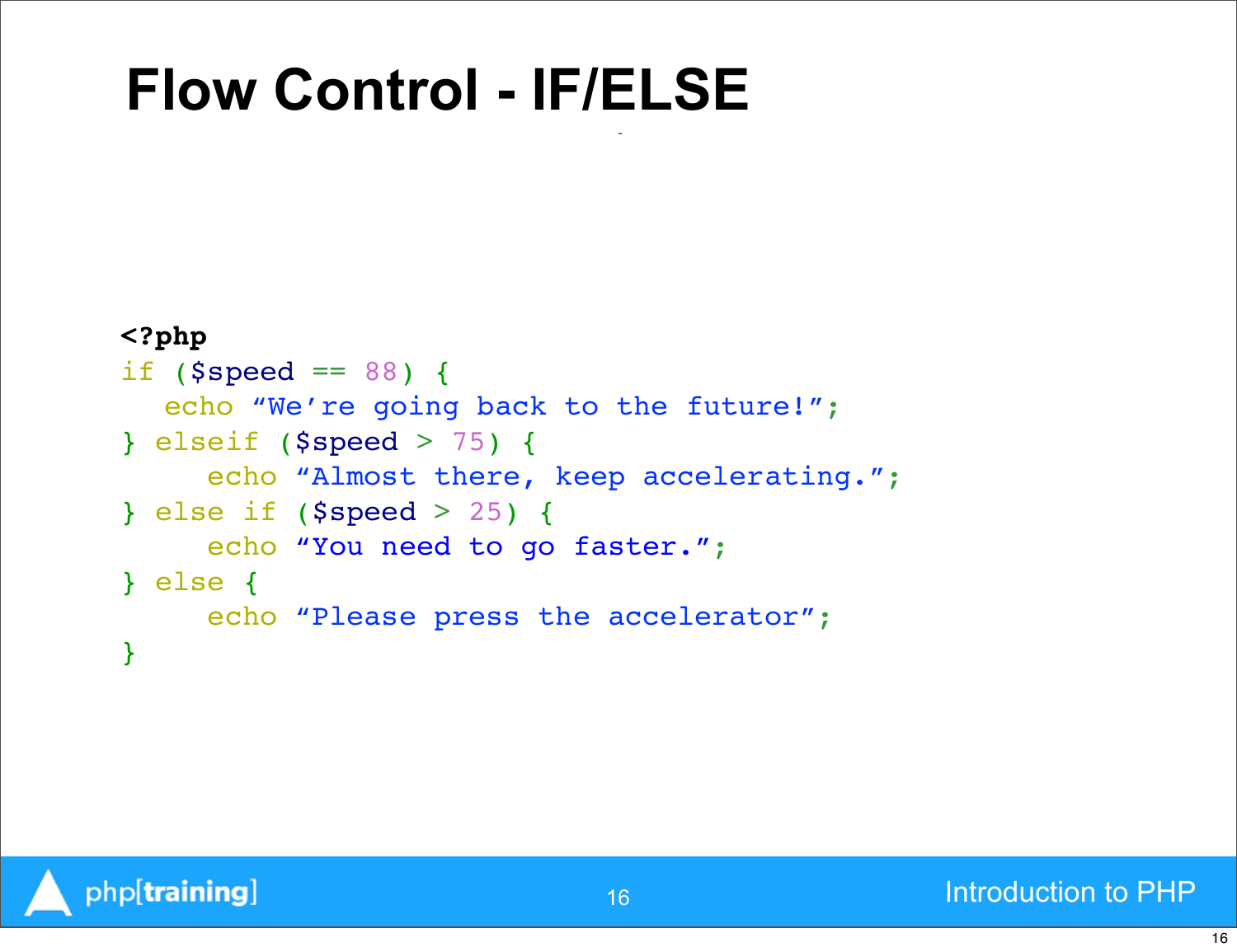## Flow Control - Switch

```
<?php
switch (strtolower($color)) {
  case "blue":
     $turtle = "Leonardo";break;
  case "orange":
     " " $turtle = "Michelangelo";
     break;
  case "purple":
     " " $turtle = "Donatello";
     break;
  case "red":
     $turtle = "Raphael";break;
  default:
     trigger error("Unknown turtle.", E_USER_WARNING);
}
```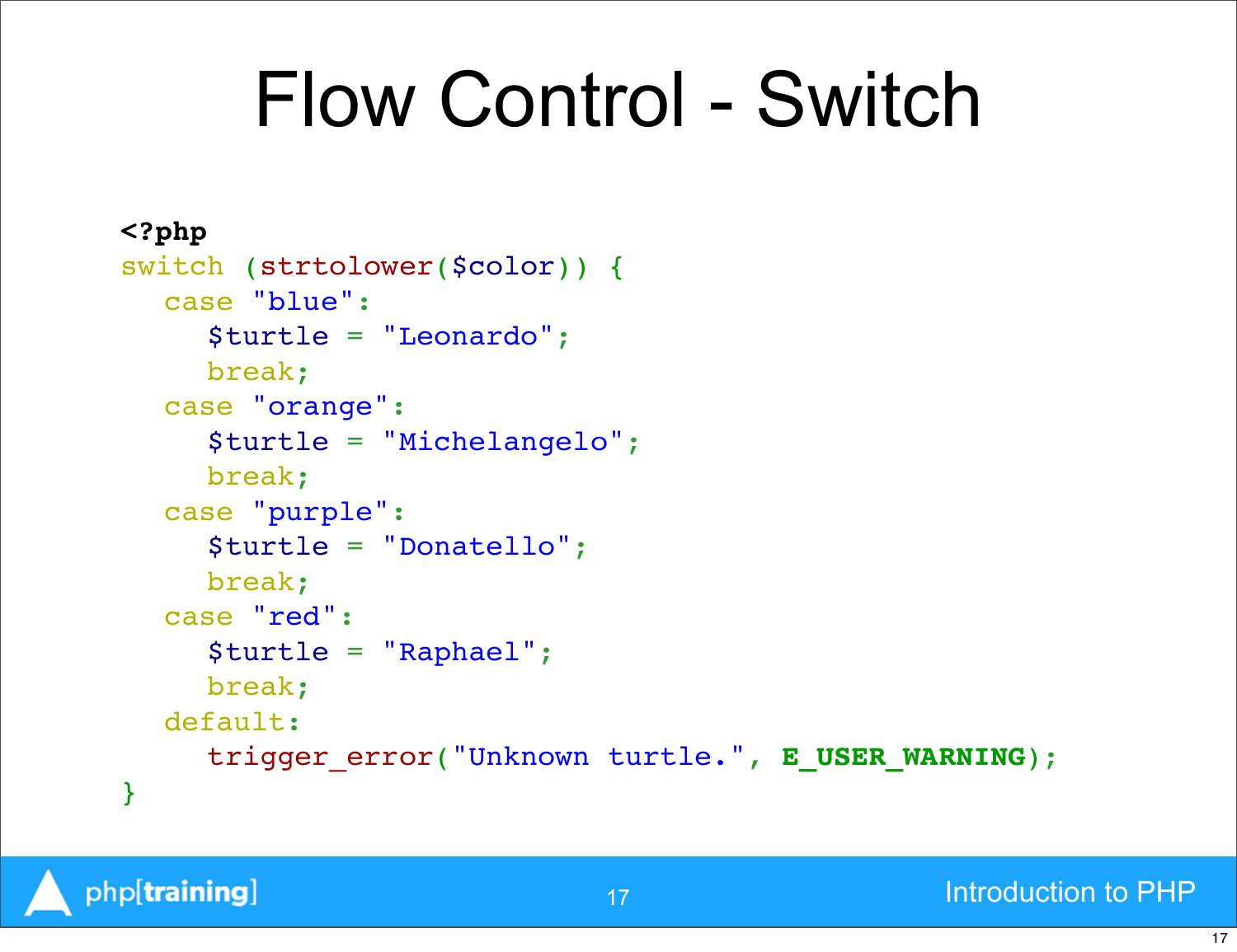## For Loop

Basic loop, specify starting & ending conditions and an increment.

```
for (\frac{1}{2} = 1; \frac{1}{2} < 5; \frac{1}{2} + \frac{1}{2} echo $i * 2 . "\n";
}
     Output:
2
4
6
8
```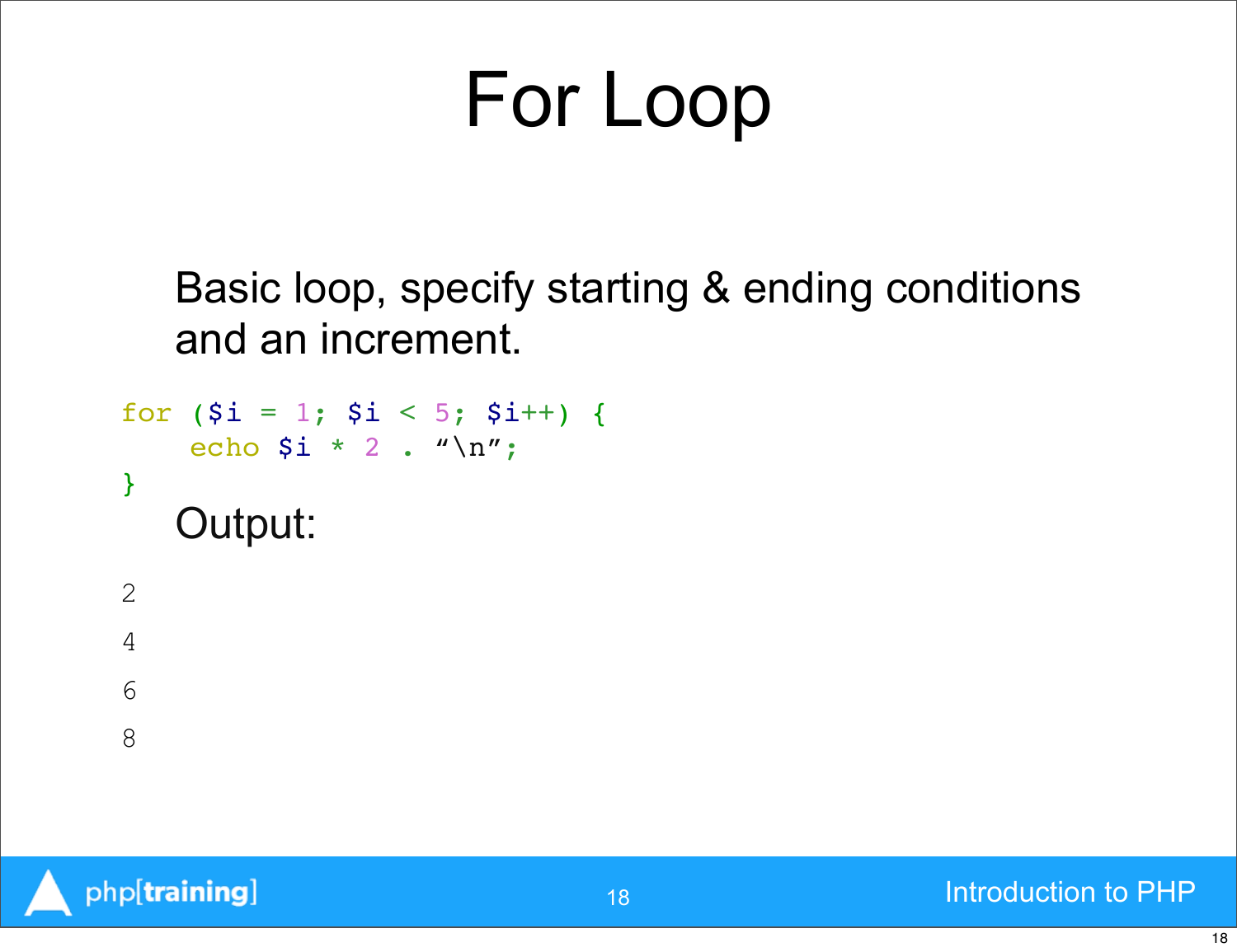## Foreach loop

### Useful for traversing associative arrays and using keys & values within the loop.

```
$zoo = ['Lions" \Rightarrow 3, "Tigers" \Rightarrow 2, "Bears" \Rightarrow 5];foreach ($zoo as $animal => $count) {
     echo $animal . ": " . $count;
}
   Output:
   Lions: 3
   Tigers: 2
```
19

Bears: 5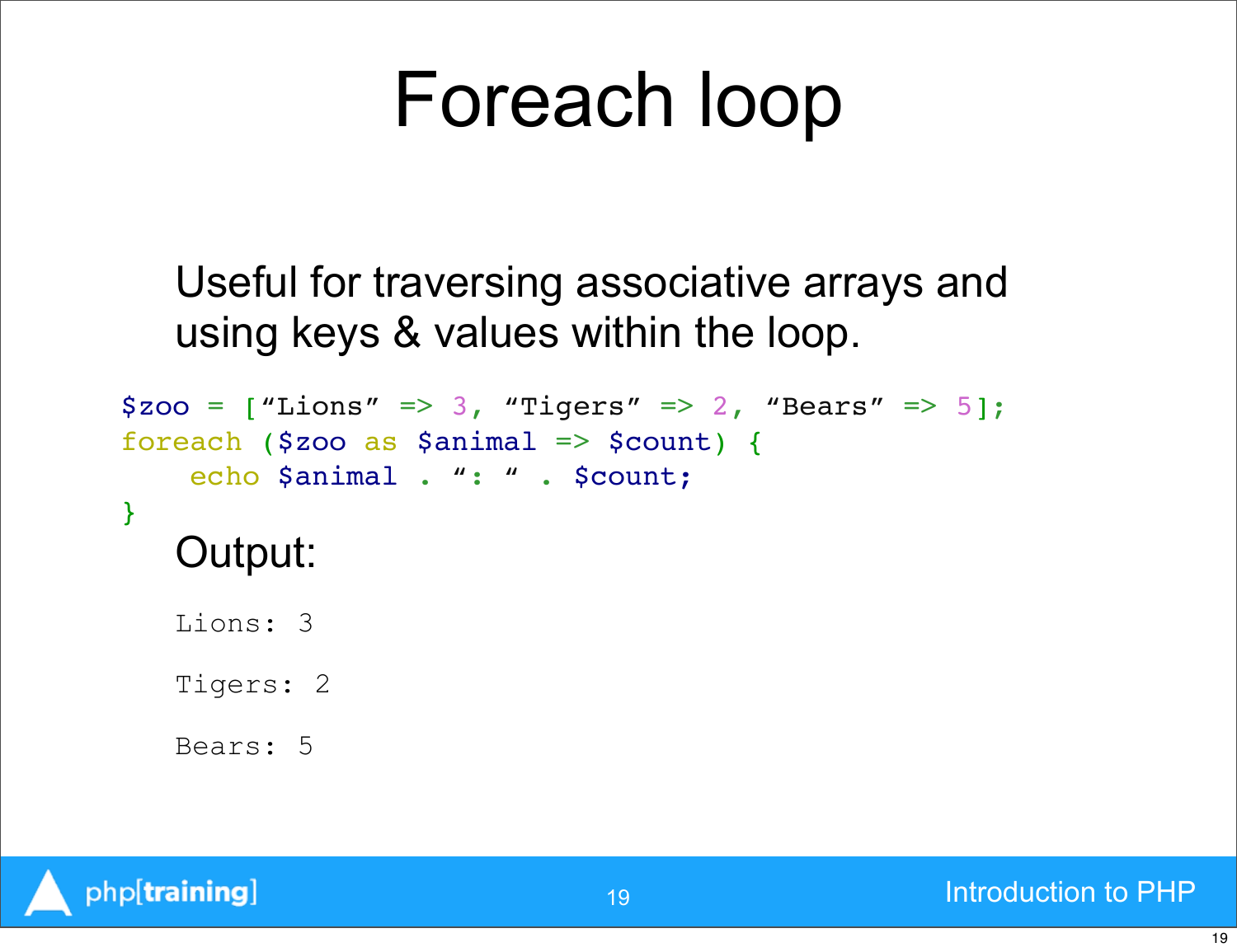## While loop

Execute while a condition is TRUE.

```
Sx = 'PHP';while (strlen($x) < 10) {
 $x = $x . $x;echo $x;
}
  Output:
PHPPHP
PHPPHPPHPPHP
```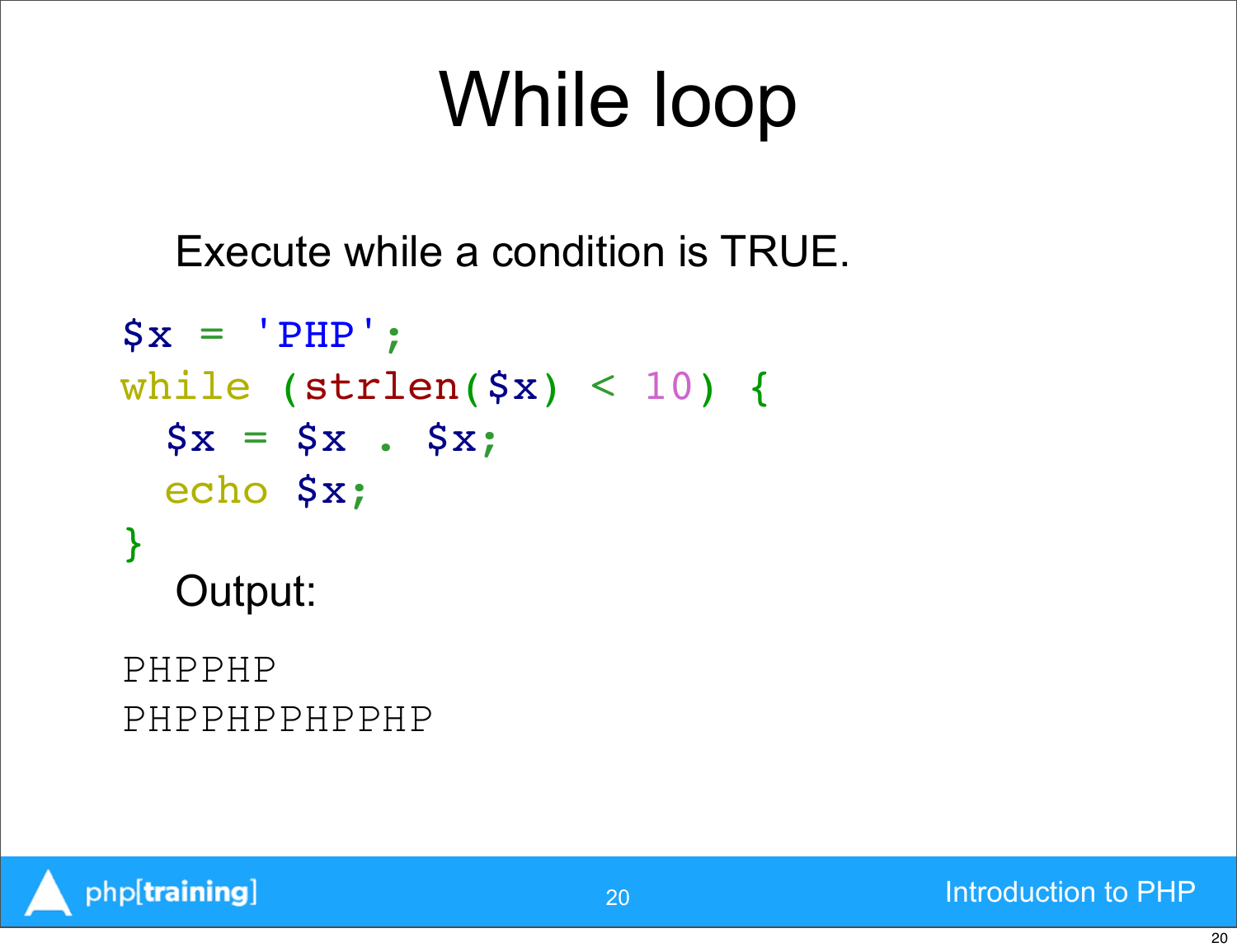## Functions

### Most basic reusable block of code.

- Name follows same rules as variables.
- Can accept zero or more arguments.
- Can only return a single value.

```
<?php
function largest($a, $b) {
    if (sa > sb) {
         return $a;
     }
     return $b;
}
echo largest(7, "23"); // outputs 23
echo largest(120.2, -15); // outputs 120.2
```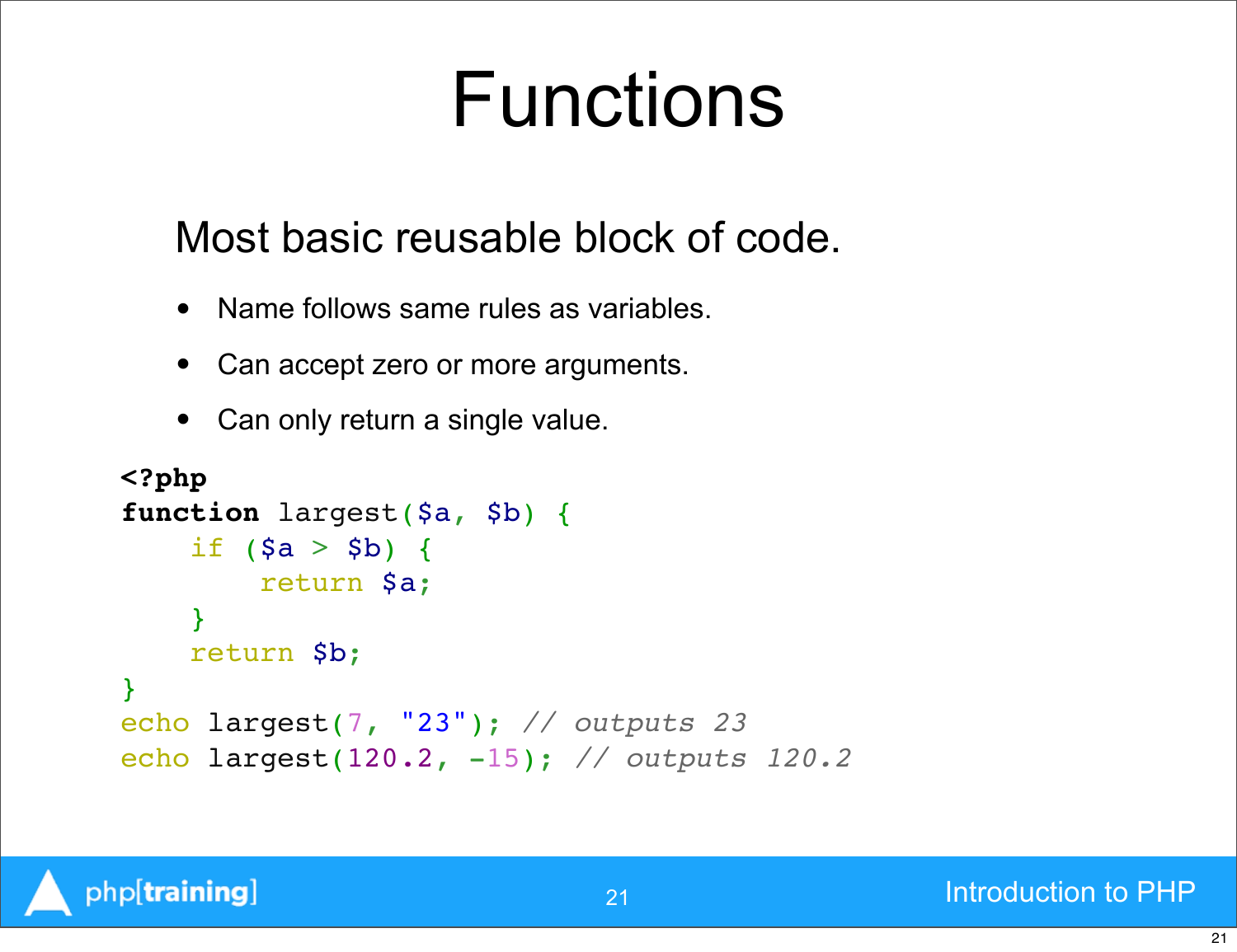# Objects

Objects can have properties and methods that act on those properties.

```
<?php
$student = new StdClass;
$student->name="Alex";
$student->email=
"alex@example.com";
$student->graduation_year = 2010;
```

```
echo $student->name . ' - ' . $student->email;
```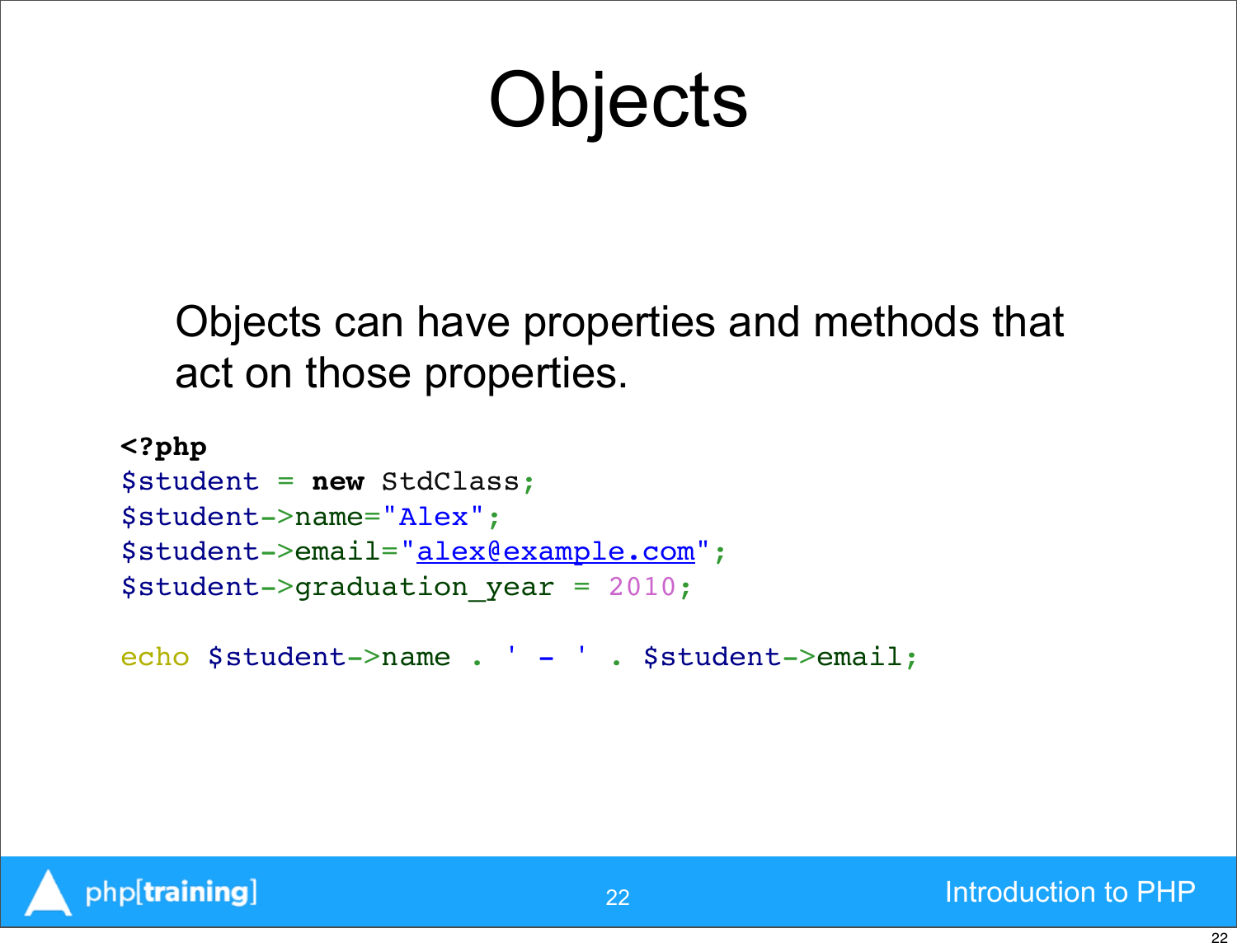## Reusing PHP scripts

Can load another PHP script in your current script. The code in the included file inherits your current variable scope.

```
<?php
// sets $year, $author from a file in same directory
include( DIR . "/copyright.php");
?>
```

```
<p>&copy;<?= $year; ?> <?= $author ?>
```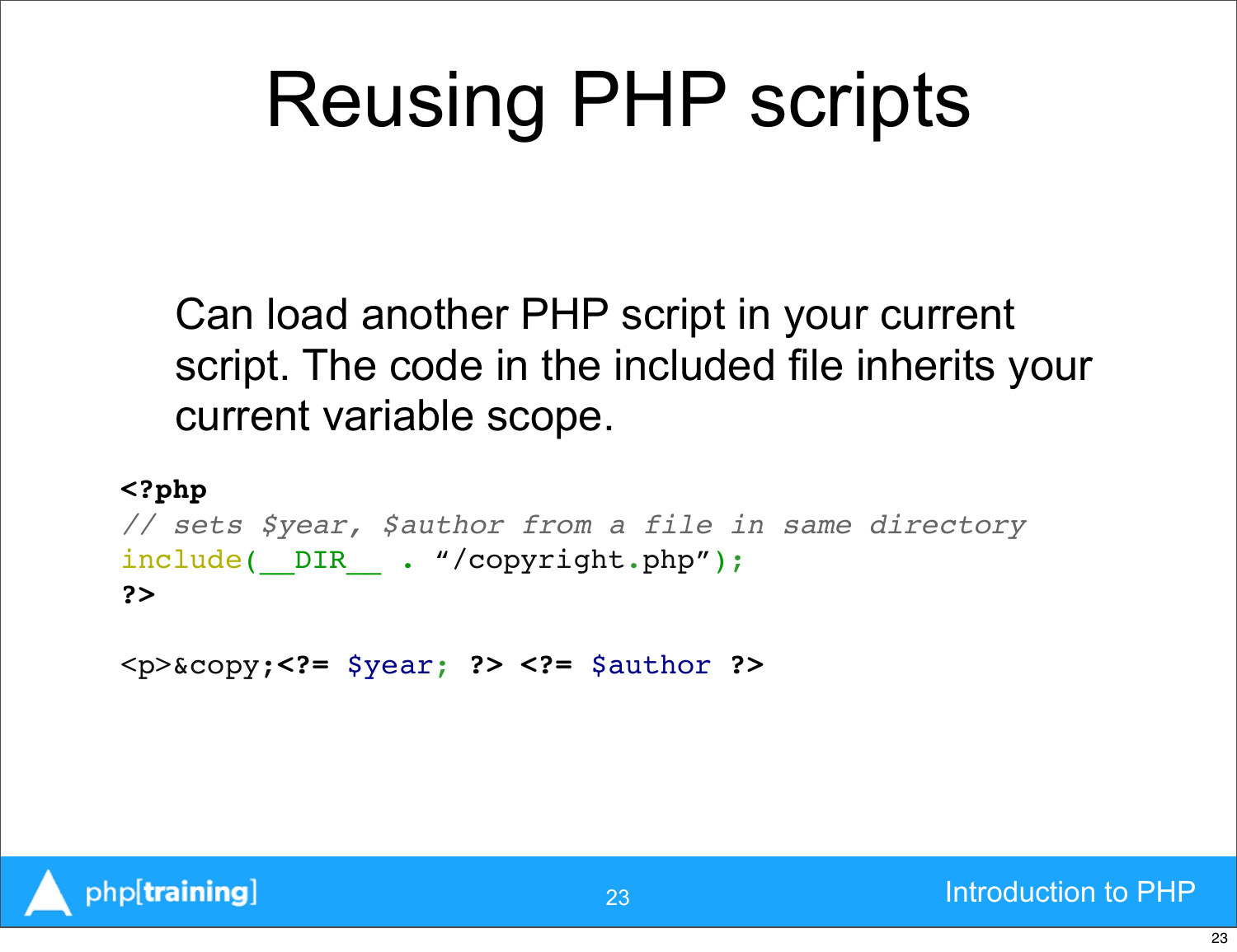## Include versus Requires

### Four ways to load another script

- include("lib/foo.php"); Loads the file, script continues if file is not found.
- include once("lib/foo.php"); Loads the file if it hasn't been loaded previously, script continues if file is not found.
- require("lib/foo.php"); Loads the file, triggers fatal error if file not found
- require once("lib/foo.php"); Loads the file if it hasn't been loaded already, triggers fatal error if file not found

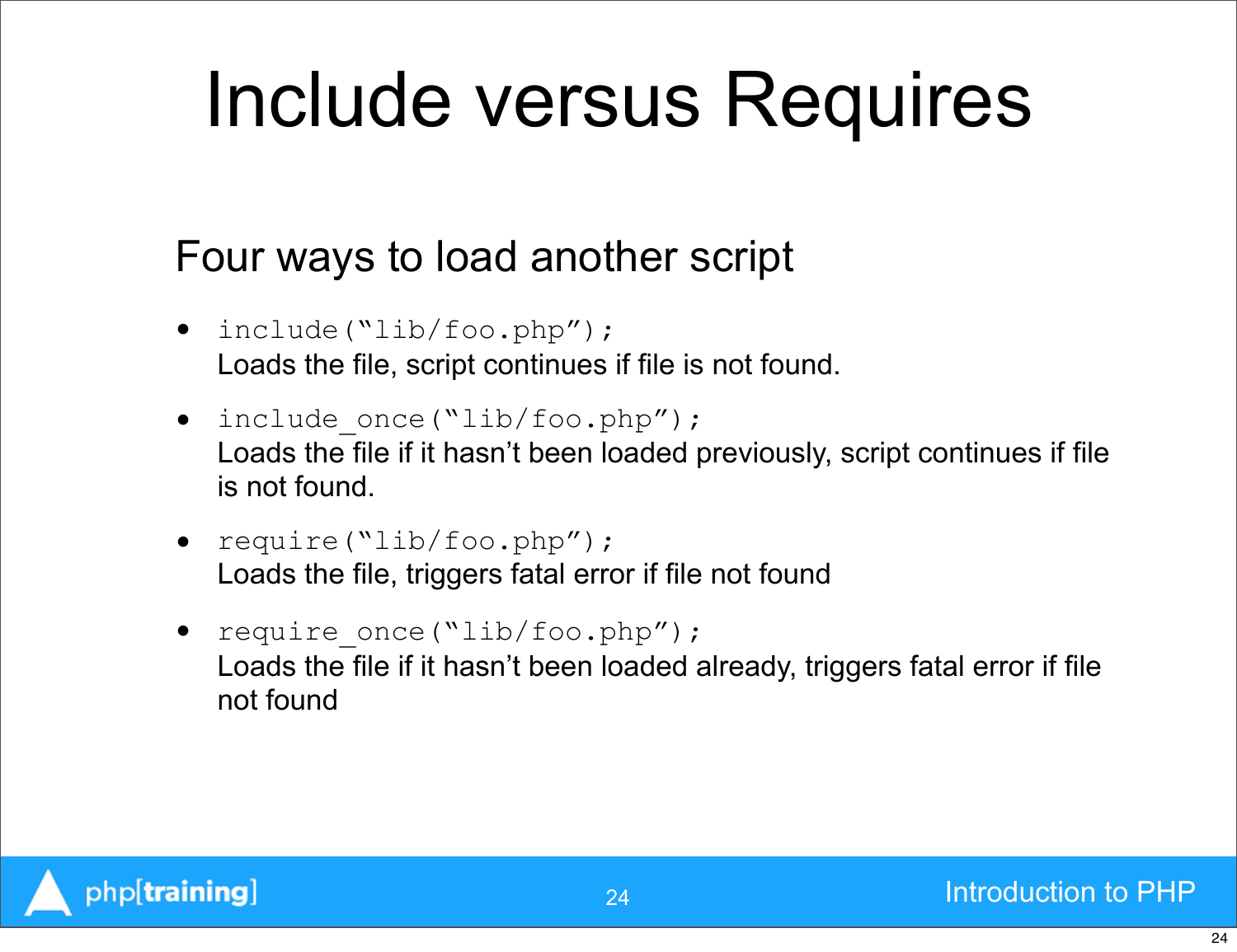## Worst Practices

### If you learn nothing else today...

- Don't trust user input, filter input & sanitize output.
- Don't use global scope in your functions
	- http://en.eikipedia.org/wiki/Global\_variable
- Don't suppress error output with  $@.$
- Don't use eval statement.
- Don't use "or die()" to handle errors.
- Don't use ereg\_\*, mysql\_\* functions (or other deprecated functions)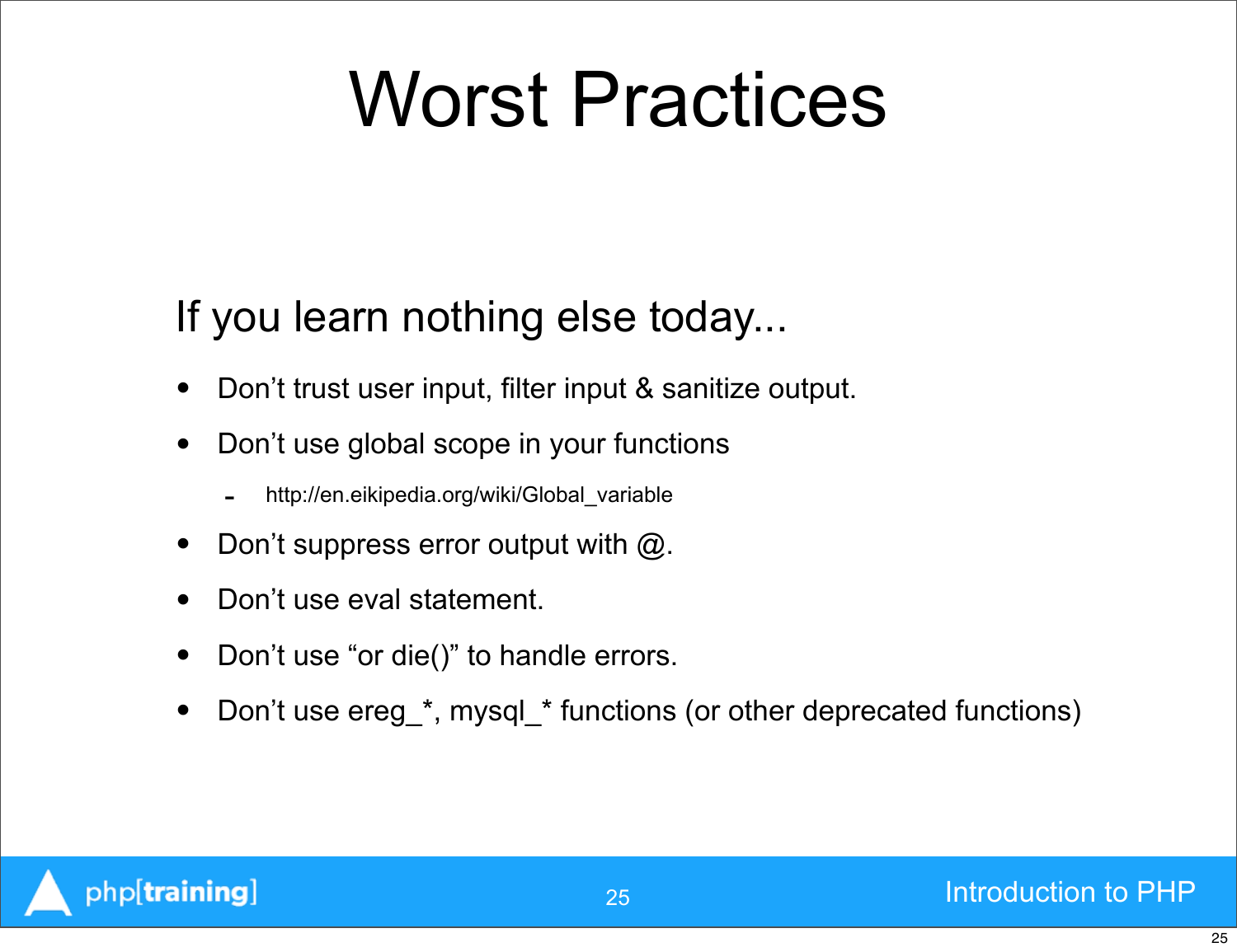# Handling form input

```
<p>Please answer a few questions.</p>
<form action="./survey.php" method="post">
   <input type="text" name="name" placeholder="Your Name" required="required" />
   <input type="email" name="email" placeholder="Your e-mail" required="required" />
   <p><b>Check each animal to visit at the zoo:</b></p>
```
 <**label**><**input** type="checkbox" name="animals[]" value="lions" />Lions</**label**> <**label**><**input** type="checkbox" name="animals[]" value="tigers" />Tigers</**label**> <**label**><**input** type="checkbox" name="animals[]" value="bears" />Bears</**label**> <**label**><**input** type="checkbox" name="animals[]" value="zebras" />Zebras</**label**> <**label**><**input** type="checkbox" name="animals[]" value="monkeys" />Monkeys</**label**>

 <**div**><**input** type="submit" value="Save" /></**div**> </**form**>

Please answer a few questions.



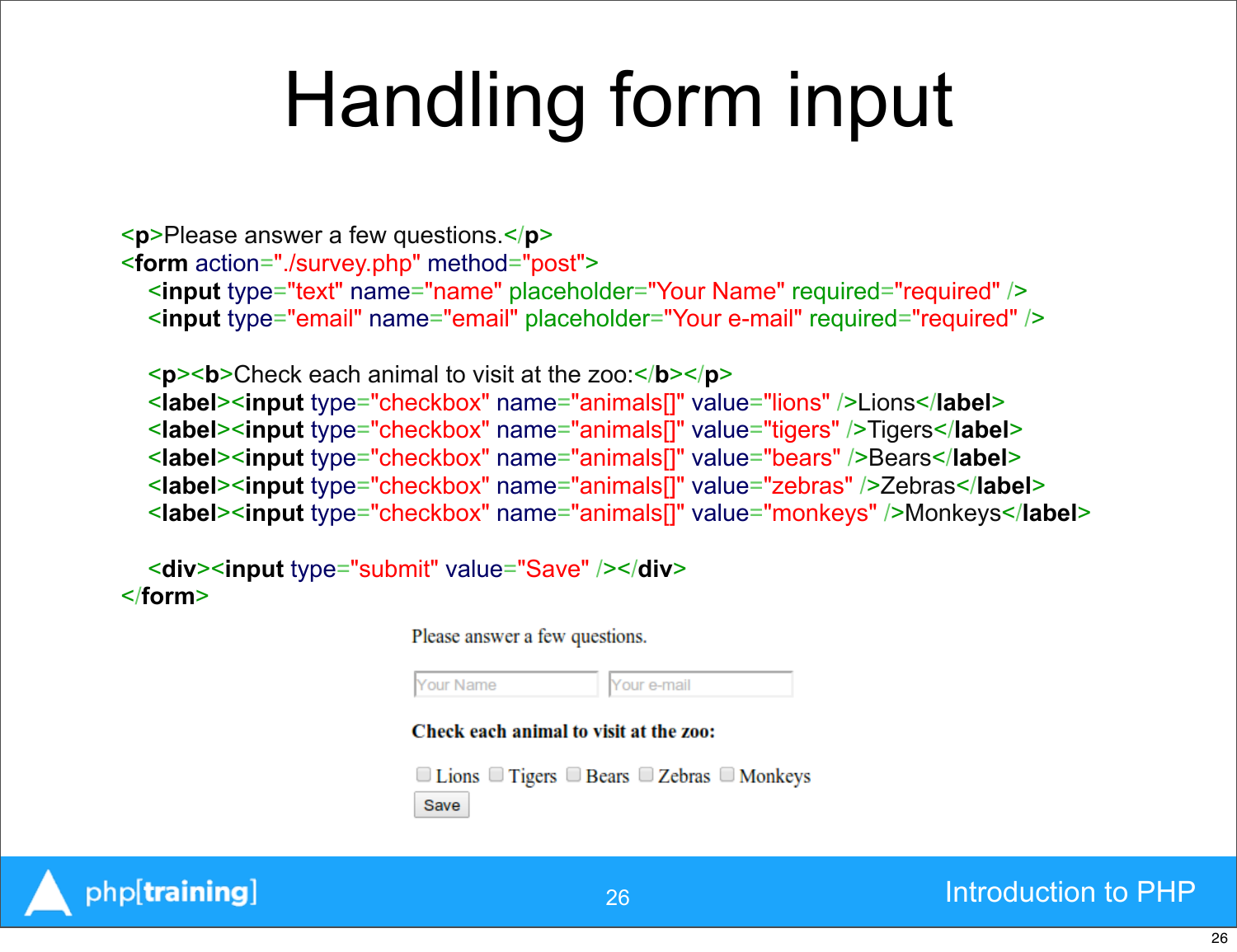## Handling form input

#### **<?php**

```
// sanitize incoming name and email
$name = filter_var($_POST['name'], FILTER_SANITIZE_STRING);
$email = filter_var($_POST['email'], FILTER_SANITIZE_EMAIL);
if (!filter_var($email, FILTER_VALIDATE_EMAIL)) {
   trigger_error('Invalid email address', E_USER_ERROR);
}
```
*// ensure animal options are valid* \$valid = ['lions', 'tigers', 'bears', 'zebras', 'monkeys'];

```
// Filter by looping through the array
\mathsf{Sanimals} = [];
foreach ($_POST['animals'] as $test) {
  if (in_array($test, $valid)) {
      array_push($animals, $test);
   }
}
```
*// OR filter with an array\_\* function, keep the ones in common* \$animals = array\_intersect(\$\_POST['animals'], \$valid);

*// We now have values for \$name, \$email, and \$animals that we can use safely. // We can email them, store them in a database, and/or echo them back to the user.*

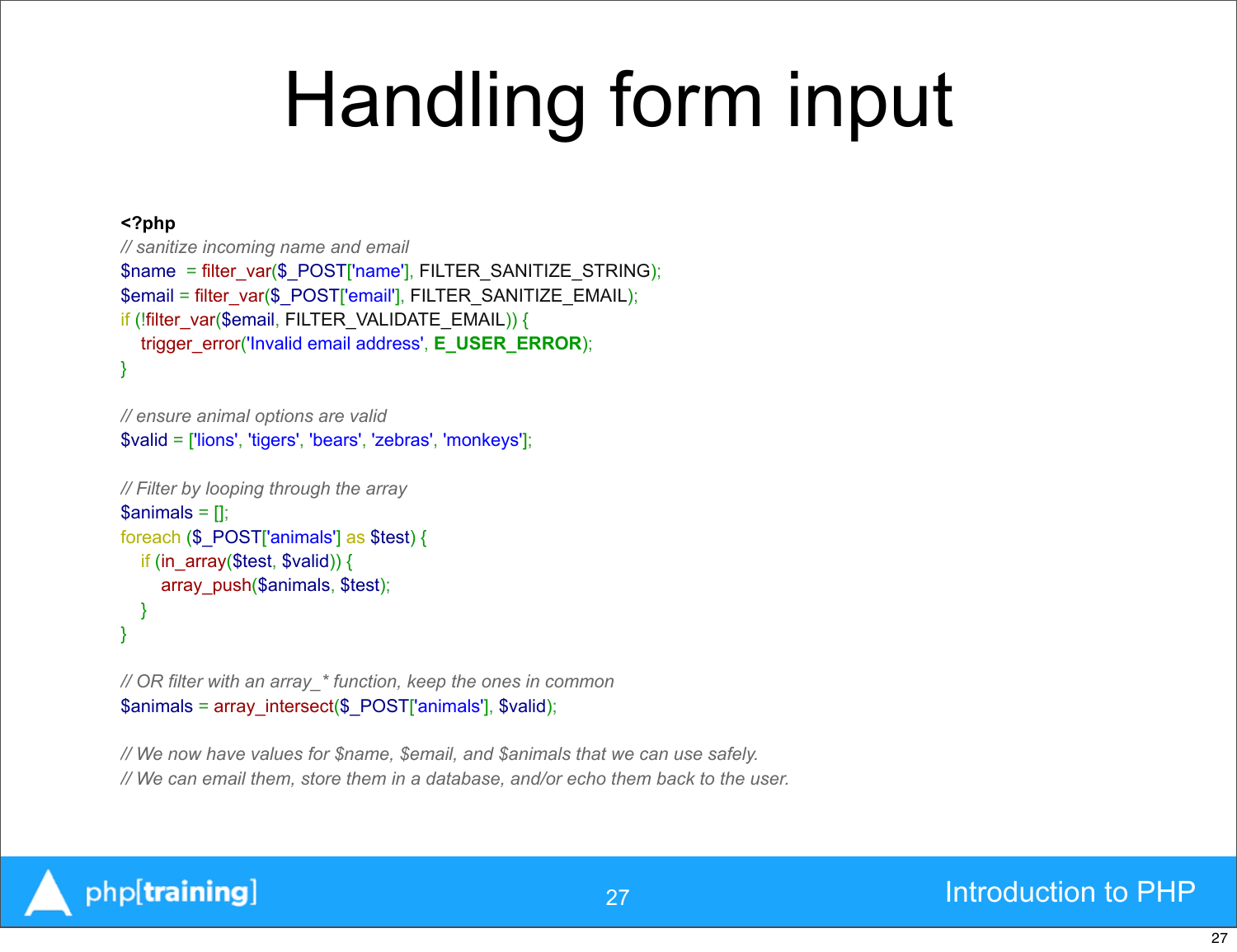# Making an HTTP request

#### **<?php**

```
// get the weather based on a city name
// name is supplied via query string parameter "city"
$city = null;
if (isset($_GET['city'])) {
  $city = filter_var($_GET['city'], FILTER_SANITIZE_STRING);
}
```

```
if (empty($city)) {
  trigger_error('City must be specified', E_USER_ERROR);
}
```

```
// build URL to query weather
$params = ['q' => $city];'http://api.openweathermap.org/data/2.5/weather'?' . http_build_query($params);
```

```
// make the request and decode the response, assumes allow_url_fopen is enabled
if ($result = file get contents($url)) {
 $weather = json-decode($result);var_dump($weather);
}
```
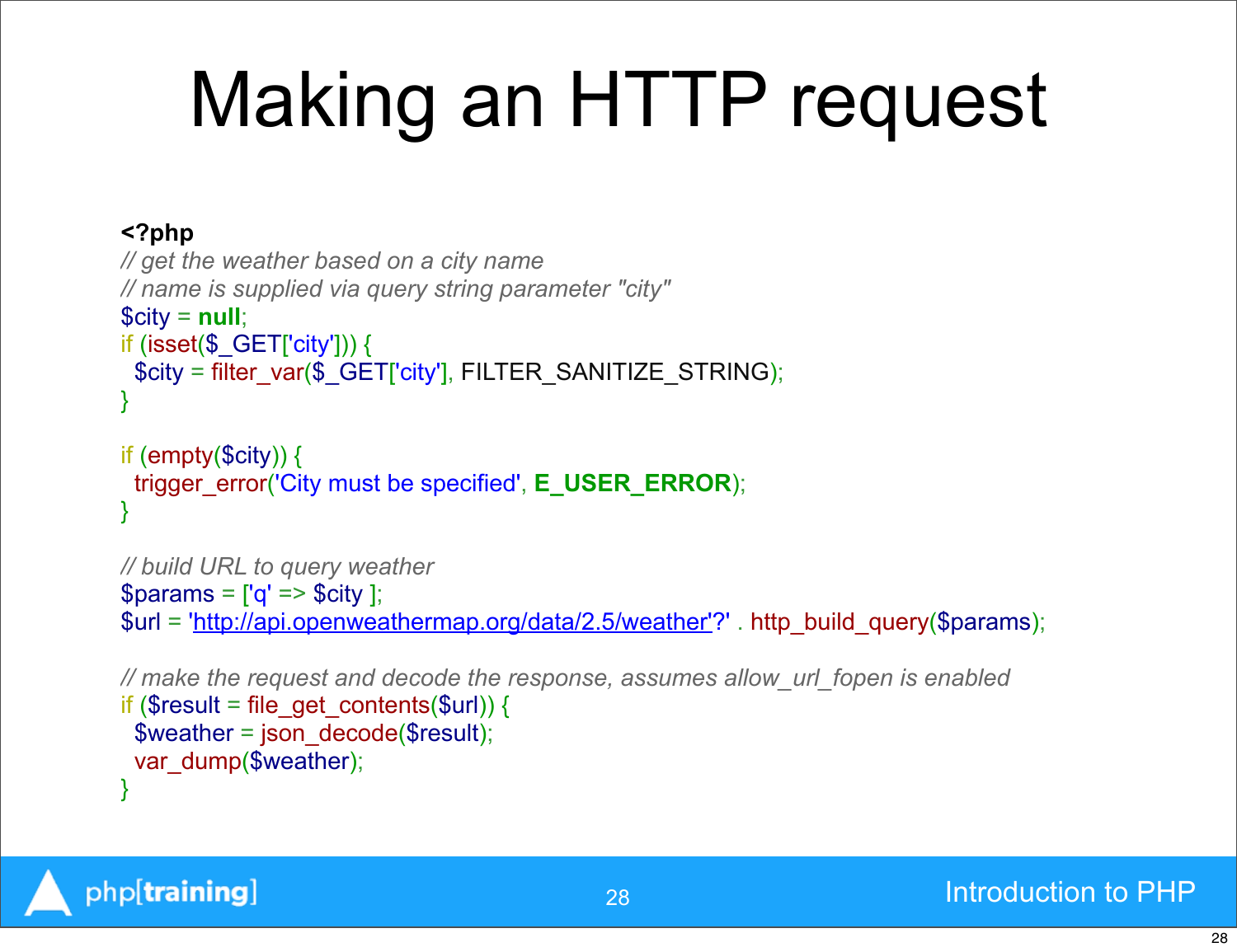## Making an HTTP request

```
stdClass Object
(
   [coord] => stdClass Object
 (
        [lon] => -77.031997680664
       [lat] => 38.890399932861
     )
   [sys] => stdClass Object
 (
        [country] => United States of America
       [sunrise] => 1378723498
        [sunset] => 1378769117
     )
   [weather] => Array
 (
       [0] => stdClass Object
 (
            [id] => 802
            [main] => Clouds
            [description] => scattered clouds
            [icon] => 03d
 )
     )
   [base] => gdps stations
   [main] => stdClass Object
 (
                                                                             [pressure] => 1021
                                                                             [temp_min] => 293.71
                                                                             [temp_max] => 297.15
                                                                       )
                                                                         [wind] => stdClass Object
                                                                       (
                                                                             [speed] => 1.54
                                                                             [gust] => 1.54
                                                                             [deg] => 360
                                                                       )
                                                                         [clouds] => stdClass Object
                                                                       (
                                                                             [all] => 32
                                                                       )
                                                                         [dt] => 1378743982
                                                                         [id] => 4140963
                                                                         [name] => Washington
                                                                         [cod] => 200
                                                                      )
```

```
 [temp] => 295.46
 [humidity] => 63
```
php[training]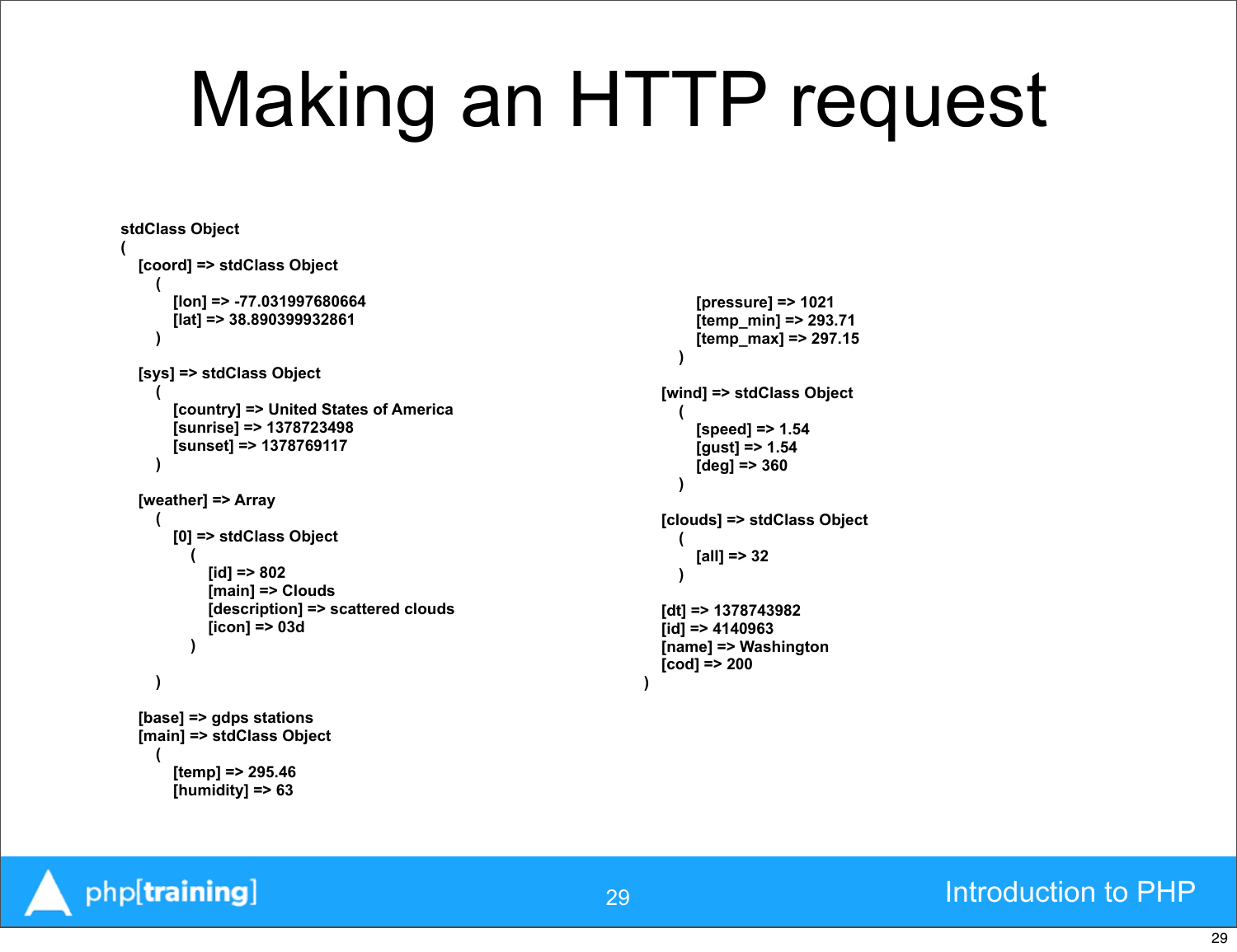## Output a result set

#### **<?php**

*// \$dbh is a connection to our database* **\$sth = \$dbh->prepare("SELECT name, email, room, phone, fax, photo FROM employees"); \$sth->execute();**

```
// Return next row as an array indexed by column name
while ($row = $sth->fetch(PDO::FETCH_ASSOC)) {
   include('card.php');
}
```
#### **card.php:**

```
<dl class="staff">
   <dt>Name</dt>
     <dd><?= $row['name'] ?></dd>
   <dt>E-mail</dt>
     <dd><?= $row['email'] ?></dd>
   <dt>Room</dt>
     <dd><?= $row['room'] ?></dd>
   <dt>Phone</dt>
     <dd><?= $row['phone'] ?></dd>
   <dt>Fax</dt>
     <dd><?= (!empty($row['fax']) ? $row['fax'] : '-' ?></dd>
   <dt>Photo</dt>
     <img src="/images/staff/<?= $row['photo'] ?>" alt="<?= $row['name'] ?>/>
</dl>
```
### php[training]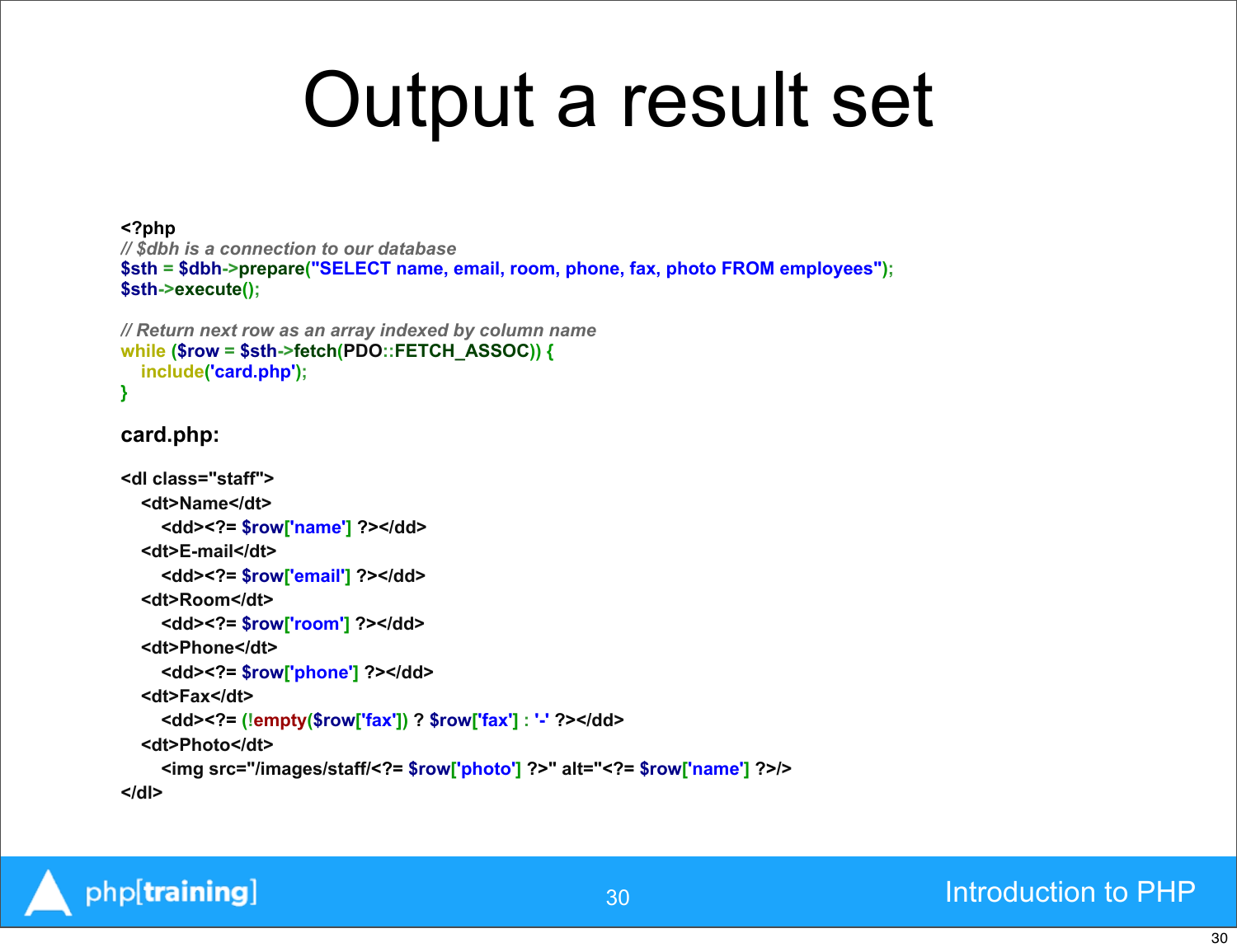# Where do you go from here?

## Further reading

- [http://php.net](http://php.net/)  beware User Notes
- <http://www.phptherightway.com/>
- <https://phpbestpractices.org/>

### **Community**

- <http://www.meetup.com/DC-PHP/>
- <http://phpmentoring.org>
- <http://phpwomen.org/>